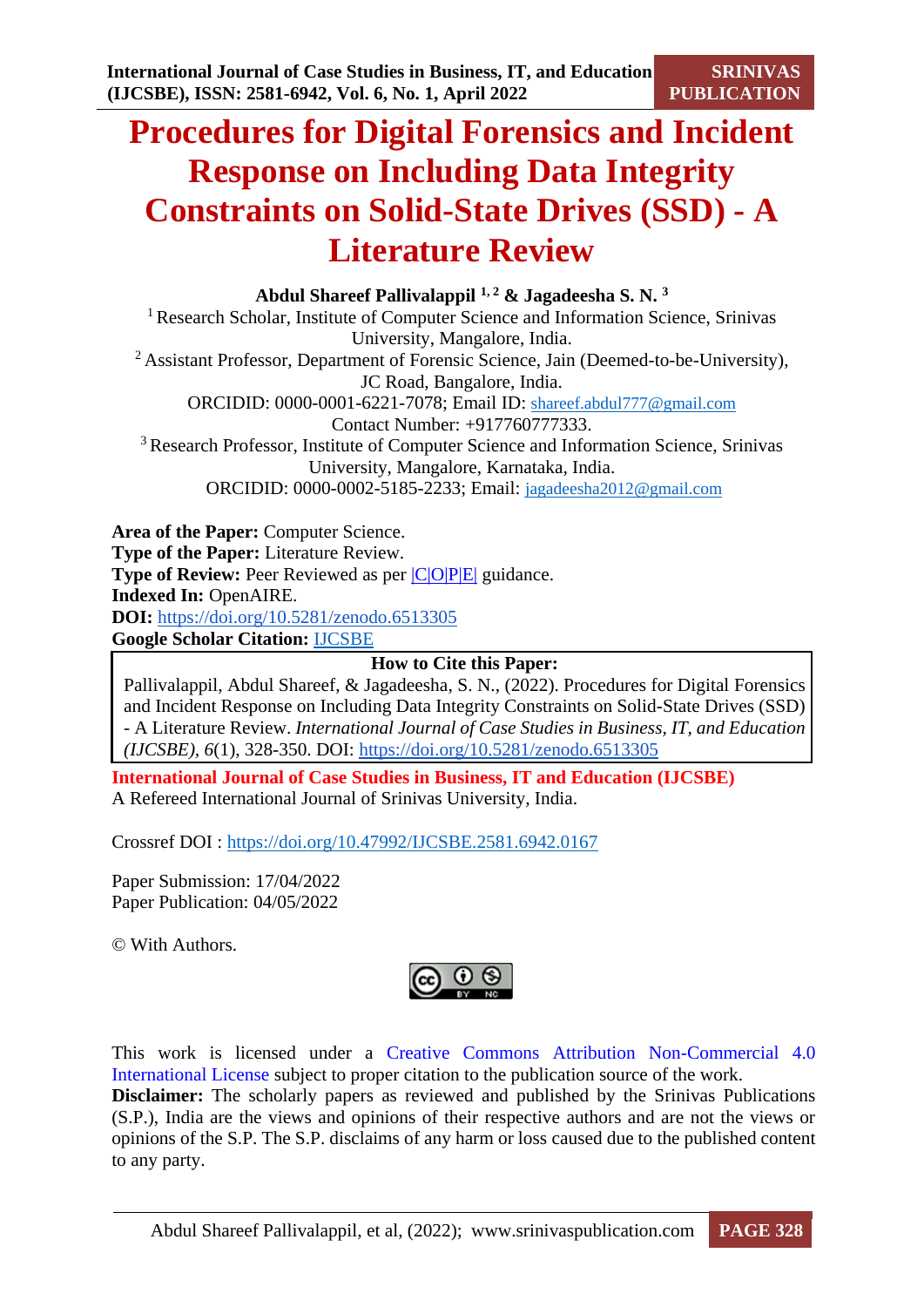# **Procedures for Digital Forensics and Incident Response on Including Data Integrity Constraints on Solid-State Drives (SSD) - A Literature Review**

# **Abdul Shareef Pallivalappil 1, 2 & Jagadeesha S. N. <sup>3</sup>**

<sup>1</sup> Research Scholar, Institute of Computer Science and Information Science, Srinivas University, Mangalore, India. <sup>2</sup> Assistant Professor, Department of Forensic Science, Jain (Deemed-to-be-University), JC Road, Bangalore, India. ORCIDID: 0000-0001-6221-7078; Email ID: [shareef.abdul777@gmail.com](mailto:shareef.abdul777@gmail.com) Contact Number: +917760777333. <sup>3</sup>Research Professor, Institute of Computer Science and Information Science, Srinivas University, Mangalore, Karnataka, India. ORCIDID: 0000-0002-5185-2233; Email: [jagadeesha2012@gmail.com](mailto:jagadeesha2012@gmail.com)

#### **ABSTRACT**

**Background/Purpose:** *To get evidence from suspect computers running on Windows Operating System, law enforcement agencies and corporations follow many standard procedures relevant to Digital Forensics and Incident Response processes. The primary contrast between forensics and incident response is that forensics is evidence-driven and is often more closely connected with criminal activity, while incident response is more focused on discovering, containing, and recovering from breach of security incidents. A guideline is often intended to simplify certain procedures in accordance with a predefined routine or good practice. As data storage technology progresses from hard disc drives (HDDs) to solid-state drives (SSDs), it has become more difficult for Digital Forensics Analysts to perform evidence acquisition tasks from suspicious systems due to file integrity issues. Existing forensic principles and methods were created mostly on the basis of hard disc drive technology. This literature survey analyses several guidelines to identify gaps in SSD Forensic challenges and makes recommendations for improvement.* 

**Objective:** *To survey leading Digital Forensics and Incident Response guidelines on how SSD forensic acquisition procedures are outlined and to find the gaps and suggest enhancements that might be made.*

**Design/Methodology/Approach:** *Data from academic papers, web articles, and other sources is analysed and presented using ABCD analysis.*

**Findings/Results:** *Cyber Security Framework is a vital aspect of an organisations strategy to safeguard its IT assets from cyber assaults and other form of damages. Most organisation use NIST framework since it is being generally acknowledged. However, owing to quick improvement in new technologies CSF's need to be kept up to date in order to confront emerging cyber security threats. After verifying the policy framework of NIST 800-61, it was determined that the SSD forensic gathering approach which raises problems about data integrity has not been addressed.*

**Originality/Value:** *A study comparing and contrasting different CSFs in the field of Digital Forensics and Incident Response with the most recent emerging technologies will draw more attention to this area from a wider range of stakeholders, allowing the policy framework to keep pace with the most recent emerging technologies in the same time frame.*

**Paper Type:** *Literature Review Paper.*

**Keywords:** Digital Forensics, Incident Response, SSD, HDD, Forensic Acquisition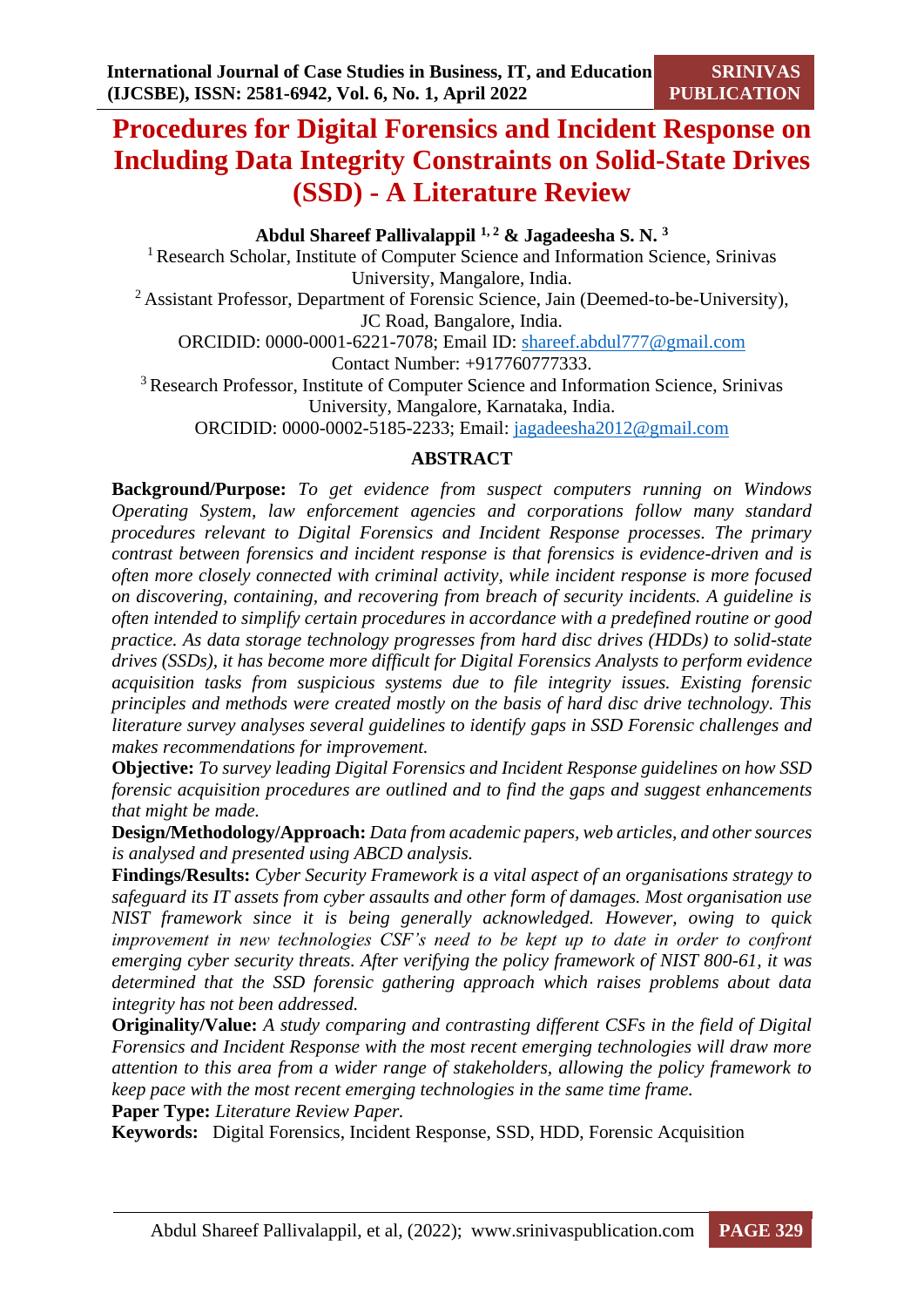#### **1. INTRODUCTION :**

The cyber security framework (CSF) is a collection of management principles for corporate cybersecurity threat that are according to the prevailing industry standards, guidelines, and best practises. It contains cybersecurity categorization at a high level with objectives and a procedure for analysing and managing them, as well as guidelines for preserving privacy and civil rights in a cybersecurity context. Digital forensics and incident response is a subfield of cyber security dealing with the aftermath of an incident. There are various policies and guidelines accessible and utilized by law enforcement agencies and businesses to undertake digital forensics and incident response processes. One such widely accepted framework is The Computer Security Incident Handling Guide, NIST-800- 61 by the National Institute of Standard and Technology of the United States Department of Commerce [1], which outlines pre-defined procedures for resolving an incident whenever it occurs. One of the primary facets of digital forensics is the acquisition of data from suspicious devices using a bit-to-bit imaging while maintaining file integrity via hash algorithms. These processes are exhaustively described in NIST-800-61. However, the operations outlined in this framework are more closely tied to HDD's. In recent years, HDD has been less favoured as a secondary storage medium than SSD owing to the latter's falling costs, higher performance and shock resistance. Due to the widespread usage of SSDs, digital forensics and incident response techniques for obtaining data from a suspicious SSD while maintaining data integrity have become a concern [2]. The TRIM mechanism and the SSD's background trash collection make it difficult to recover erased artefacts. The conventional disc write blocker is incapable of terminating the background process. There is uncertainty associated with the collecting of SSD data and it is hard to prove the SSD's credibility in a court of law, casting doubt on the SSD's legal acceptability [3]. Additionally, the NIST-800-61 framework does not specifically define methods for conducting acquisitions on SSDs, creating a challenge for various sectors to agree on a uniform methodology. The goal of this research is to assess several aspects of the NIST-800-61 framework and to compare its application to the acquisition and integrity of data from SSDs.

#### **2. OBJECTIVES :**

- (1) To understand Digital Forensics and Incident Response life cycle.
- (2) To get an understanding of current research status of Cyber Security Frameworks.
- (3) To compare and contrast different topics in the NIST-800-61 framework pertaining to data acquisition.
- (4) To analyse the issues and challenges that must be resolved through further research.

#### **3. LITERATURE REVIEW :**

Every organization needs digital forensics and incident response to investigate and deal with the aftermath of an occurrence. Data acquisition issues from SSDs constitute a significant concern in the digital forensic investigation process, and appropriate rules must be included in CSFs to protect evidence. A brief literature review is undertaken in this field of research as follows:

Azmi, R. et al [4] examined the background and common principles of cybersecurity frameworks and synthesized many diverse views on CSFs and condensed them into a compact vision by the use of contrasts between diverse goals and the distillation of shared concepts.

Dedeke, A., [5] discussed about the commercial data breaches on the increase, NIST released the 2014 CSF to assist businesses in mitigating cybersecurity threats to their critical infrastructure. The critical components of the CSF are outlined, along with advice for businesses at different stages of implementation.

Gourisetti, S. N. G., et al [6] analysed the cybersecurity framework through Real-World Cyber Attack. It discussed about the CSF webtools to provide actionable capabilities that a facility operator may employ to enhance the security of their critical infrastructure in a timely manner.

Syafrizal, M., et al [7] studied about identifying features of cybersecurity standard and framework that may help a business or government choose the right standard and framework, CSF webtools that offer actionable tasks that facility operators may use to improve critical infrastructure security.

Benz, M., et al [8] discussed about cybersecurity evaluation tool for small and medium enterprises and proposed a SME cybersecurity evaluation tool (CET) consisting of a 35-question online survey that IT directors may use to self-assess their maturity level in each of the five NIST framework areas.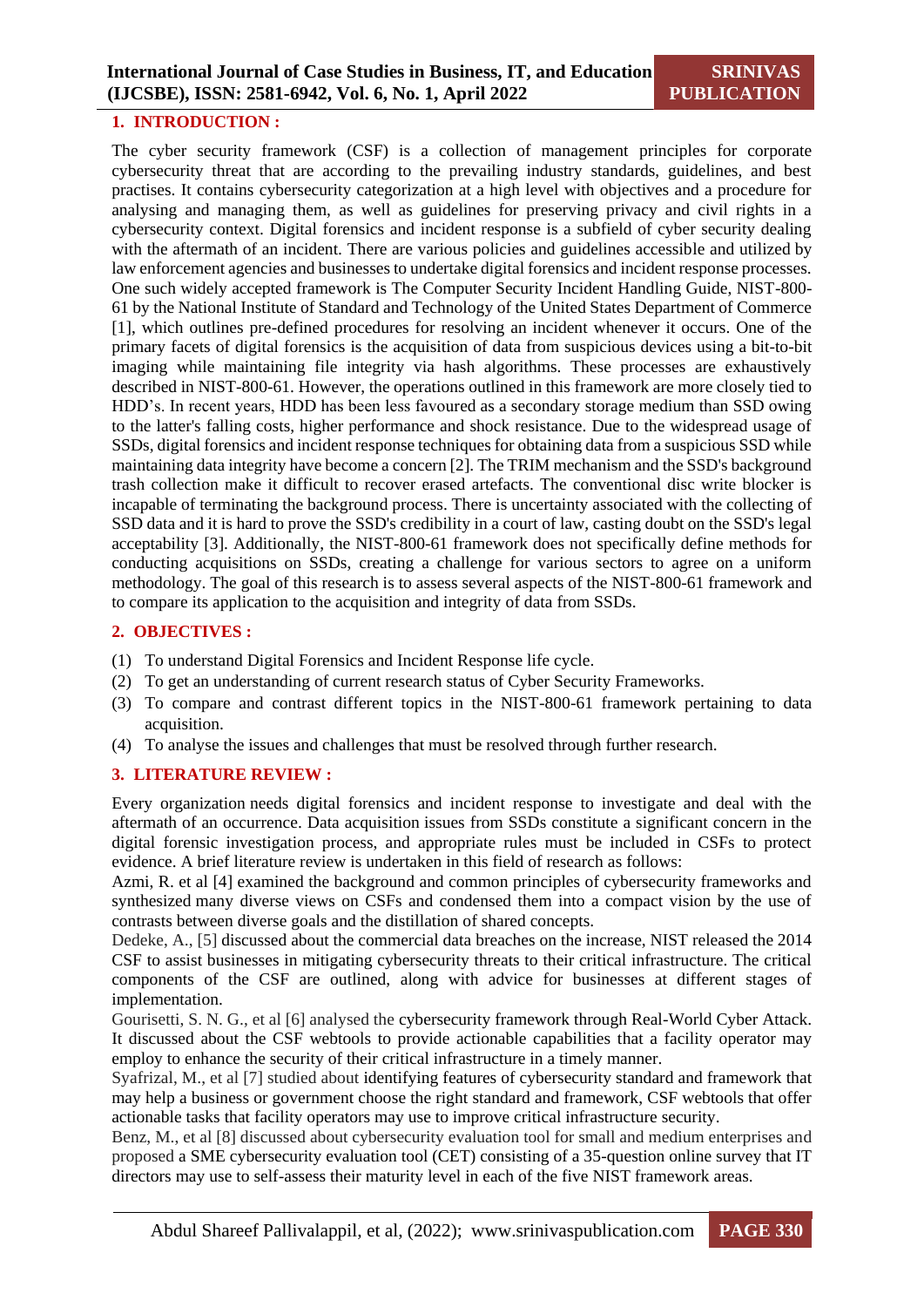Oyelami, J. O., et al [9] suggested standards for cyber security measures in businesses by integrating and synthesising current practises and to build and propose a Cyber Security Defence Policy.

Githinji, S., [10] deliberated about digital forensics policies for forensics readiness in organizations. The goal of the study was to find forensic rules that would allow companies to conduct investigations and gather and analyse digital evidence effectively.

Pathak, J., et al [11] proposed a confidentiality integrated forensic investigations using a goal-based framework. It discussed about how data privacy regulations influence integrated device forensics investigations, the function of anti-forensics, and how to cope with privacy problems in embedded forensics.

Sav, U. M., et al [12] discussed about cyber security policies for anomaly in the workplace. The study analysed cyber security rules and previous studies were analysed in order to protect the firm from compromised users by recognising their unusual behaviour at work place.

Lewallen, J., [13] elucidated on emerging technology and uncertainty in the problem descriptions by investigating the influence of evolving technology on the development of cybersecurity policy in the United States.

Joshi, B. R., et al. [14] conducted an experiment using basic procedures used on standard HDDs and enhanced techniques used on SDDs. They looked at how TRIM functionality was used across a variety of operating systems, disc formats, and cable types to see what obstacles were there in forensically investigating SSDs. The results of the trials demonstrated that enabling/disabling TRIM in SSDs and current operating systems may assist increase and decrease write performance. The usage of TRIM enabled an operating system to alert an SSD of faulty or erased data blocks, which the SSD could then wipe away entirely internally, leaving no traces. The hash value of an SSD may differ depending on when the picture was produced for analysis and evaluation.

Arshad, H., et al [15] discussed that due to the complexity and rapidity of growth in the medium, developing global standards for digital forensics is difficult, if not impossible. At the same hand, typical scientific testing methods such as testing on a standard data corpus make it difficult to corroborate forensic procedures. As a result, researchers may help to improve the accuracy of recommended procedures and confirm that proposed approaches fit legal standards in the courts. Before being used, the procedures must be properly tested and validated for correctness. Before adopting these methodologies, it is necessary to understand their possible error rates and limits, as well as to support additional testing under various conditions. In addition, substantial testing and systematic verification are required to gain a strong presumption of validity. To secure the progress and future sustainability of digital forensics, highly accurate methodologies based on sound scientific standards and foundations are the only alternative.

Nikkel, B. [16] highlighted the debut of (Non-Volatile Memory Express) NVME drives on the customer marketplace along with emerging issues for the digital forensics field. Forensic laboratories must be aware of NVME and adjust protocols to incorporate NVME drive processing, examining various modules, and collecting accessible artefacts that are specific to NVME drives. Software providers must test their products to guarantee that they are compatible and behave properly with NVME devices. The paper discusses that it is impossible to assume that existing forensic applications will perform as intended with NVME systems. Developers may demand additional functionality in order to examine and obtain new forensic data connected to NVME technology. Manufacturers of hardware writeblockers confront a problem in developing new solutions that conduct write-blocking of NVME devices by reading instructions sent to the PCI Express bus's NVME interface. Developers of software writeblockers have a similar issue in adapting their code to accommodate the NVME command set. Forensic standards organisations like NIST Computer Forensics Tool Testing must develop equivalent testing protocols for NVME write-blocking tools and verify NVME write-blocking hardware or software when they become available. It is unclear how common NVME drives will become in the future, according to the report, particularly in the consumer market, as of this writing. The AHCI standard is still used by the majority of PCI-based storage devices today. The performance and efficiency advantages of NVME, on the other hand, are attractive, and will become more so as SSD capacities grow and manufacturing costs fall.

Barbara, J. [17] discussed that when compared to a traditional HDD, SSDs have a completely different architecture and functioning. These distinctions have several benefits, including the absence of moving elements, short random-access times, and shock and vibration resistance. Their design and functioning,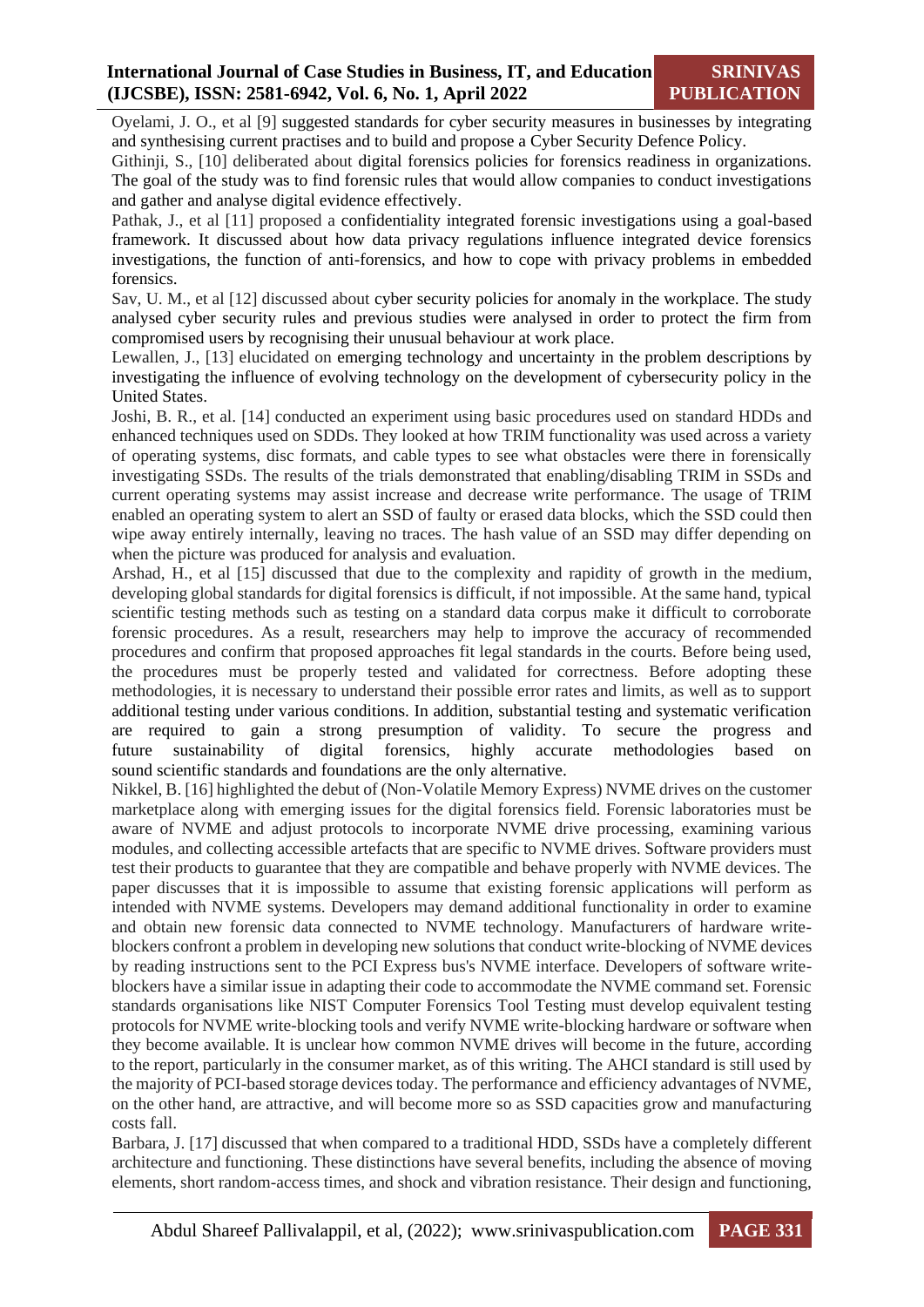# **International Journal of Case Studies in Business, IT, and Education (IJCSBE), ISSN: 2581-6942, Vol. 6, No. 1, April 2022**

**SRINIVAS PUBLICATION**

on the other hand, generate some significant challenges in terms of forensic investigation. Data selfcorrodes as a result of processes like wear levelling and trash collection, and there is no scope to recover destroyed data regardless of whether the drive is imaged live or write-blocked and reviewed post mortem. The fact that the SSD may plainly self-modify its contents after being imaged is quite troublesome, since it can lead to Hash Value differences and data corruption. Finally, an encrypted SSD will very certainly be unable to supply any useful information. With all of these and other forensic concerns, an examiner's best bet is to treat an SSD like any other piece of volatile evidence. To properly extract and retain the evidential value of any probative information obtained, examiners would require a thorough grasp of SSD design and operation, as well as significant documentation of their forensic methods and processes.

Roussev, V. [18] in the book, discussed about the rapid rise in acceptance of solid-state discs (SSD) poses a new challenge. The reason for this is because in order to be reused, SSD blocks must be written again. The first write clears the state of the block, enabling it to be reused. The UNMAP and TRIM instructions were introduced to the ATA and SCSI command groups to increase performance. They provide the file system a way to inform the storage device that which SSD blocks should be trash collected and prepped for reuse.

Jazzar, M., et al [19] discussed in their paper that historically data was stored on HDDs. While solid-SSDs are employed for the same function, they might be thought of as the HDD's replacement. Even though the storage media market began with hard disc drives, every tool has an expiration date, and hard disc drives have demonstrated that they cannot provide the needed speed for users and the entire industry in general. Due to the fact that SSDs are still relatively new goods, they bring with them new obstacles and difficulties.

Luciano, L., et al [20] highlighted critical issues that the community should solve, concentrating on where the security domain is presently, where it needs to go, and the measures necessary to enhance it. The findings indicated that financing for research and development in developing fields was constrained and a lack of uniformity across all facets of the sector, particularly in the areas of policies and ethics. The paper also discussed about the standing of cyber forensics has to be elevated in order to establish it as a credible field.

Riadi, I., et al [21] in their paper examined experimental forensic investigations on a computer with a SSD, HDD in a frozen state. Despite the fact that solid state drives and hard disc drives operate differently, forensic operations may be performed on both. Based on experimental results, the extraction and evaluation operations will be performed utilising frozen software and a variety of forensic tools. As a result, not all files can be restored successfully due to the file structure and contents being destroyed. Not all forensic instruments are capable of reading all artefacts, and only a subset of forensic devices produce meaningful results.

Bell, G. B., et al [22] discussed how a paradigm change has occurred in technological storage, with sophisticated, transistor-based systems for primary storage becoming more prevalent. While the majority of people are familiar with the move between floppy discs to portable USB transistor flash devices has been seamless. From HDDs to SSDs within modern computers has received little attention from the scholarly community thus far. The paper demonstrates that relying on present evidence gathering systems and procedures is not appropriate and perhaps irresponsible, and that common assumptions regarding the behaviour of storage medium are no longer true.

Gibson, M., et al [23] experiment results showed that the evidence drive's most intriguing outcome was the disparity in data collected between the baseline image and the cloned SSDs. The bulk of evidencebased reports revealed more artefacts from the baseline picture than could be extracted from the SSDs. These discrepancies are the result of the SSD controllers actively attempting to organise the duplicated data more effectively through the use of wear levelling, TRIM, and other unique data organizing methods. By simply powering the SSDs during the evidence recovery procedure and during the final run of the baseline image, the control systems were able to clean out information that had been copied to the drive but had been designated for deletion, resulting in a substantial decrease in identified artifacts in a number of categories.

Jaatun, M. G., et al [24] introduced the Incident Response Management technique, which applies generally incident response with practical education and socio-technical viewpoints to create an effective incident response management system. In addition to integrated operations within the petroleum sector, the IRMA technique has applications in a variety of other industries that depend on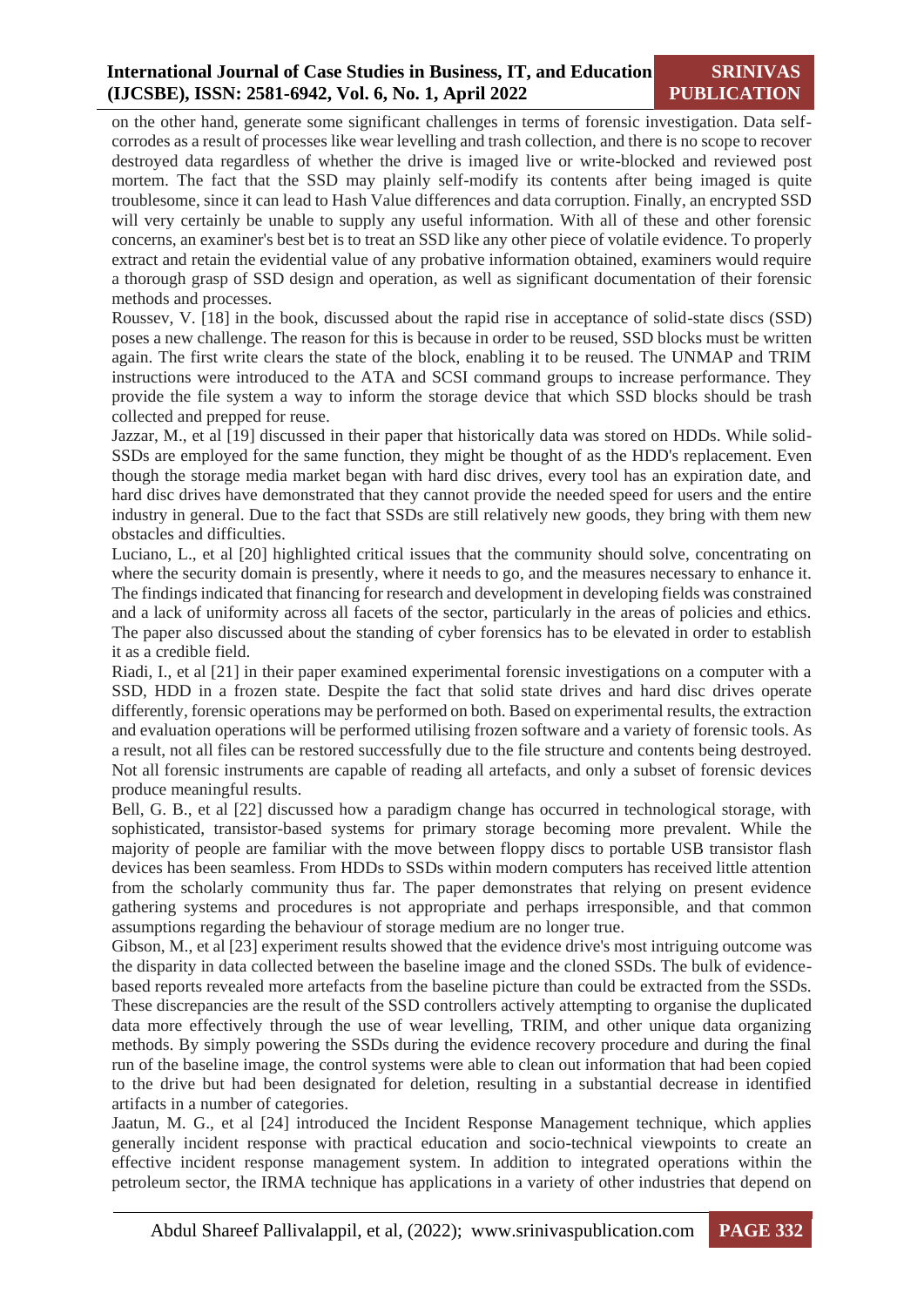### **International Journal of Case Studies in Business, IT, and Education (IJCSBE), ISSN: 2581-6942, Vol. 6, No. 1, April 2022**

process control applications.

Catota, F. E., et al [25] as part of its investigation into the challenges that the Ecuadorian financial business faces when interacting with cybersecurity incidents, this study looked at two possible methods that have been successfully implemented in the advanced world CSIRT and information sharing that could be used to enhance the sector's cybersecurity capabilities and thus its ability to react to the associated risk. Using a combination of organised and open-ended questions, as well as two cyberattack scenarios, several semi-structured interviews with many stakeholders were performed using both organized and open-ended queries. This study, which is based on a qualitative text analysis, describes experiences with security events, as well as hurdles to reacting to threats and the intended actions of key parties.

Ramadhan, R. A., et al [26] built a framework for Digital Forensic investigations in their research by displaying proof in the form of a non-volatile architecture and then putting the framework into practice. The National Institute of Justice is a resource that has been often used by academics in previous research projects. As a reference, the design also includes steps that must be completed as part of the process of collecting digital evidence. In designing this framework, the intention is for it to serve as a legal approach that can be applied exactly to the practice of collecting non-volatile digital evidence. Prior to beginning work on the design, the author conducted a literature review on the NIST SP 800-86 and ISO 27037:2012 standards, after which he combined them to produce a hybrid nomenclature. As a result of this research, a combination of the two standards is being developed, which will serve as a basis for monitoring and analysing Digital Forensic science in the years to come.

Göbel, T., et al [27] articulated that a large quantity of realistic, timely training data is required in order to properly educate experts and to maintain their knowledge and skills up to date. In contrast, a significant gap in digital forensic training statistics owing to a variety of factors such as privacy concerns, secrecy concerns, and intellectual property rights. A number of synthesis frameworks for generating realistic digital forensic data sets have emerged in recent years. While no one framework provides a complete approach to the development of realistic digital forensic relevant traces from a range of sources, there are many frameworks that may be used in conjunction. According to the research, ForTrace is a complete framework for the simultaneous development of durable, volatile, and network traces, which is presented in this article.

Javed, A. R., et al [28] proposed in their research survey is to identify current state-of-the-art digital forensics concepts in current studies, to focus attention on research problems, and to provide a thorough description of different computer forensic contexts and forensic toolkits used for computer forensics in the current era of information technology, according to the article. In addition, the survey that has been proposed gives a comparative analysis based on the characteristics of the instrument, which will aid investigators in the selection of tools throughout the forensics investigation process. In the end, the suggested survey analyses and deduces present issues in computer forensics, as well as prospective research objectives in the field.

Riadi, I., et al [29] emulated delivering spamming emails to a single victim, with a total of forty spamming emails sent to the victim. Network Forensics Development Life Cycle approach is used in this study, which includes the phases of commencement, acquisition and execution as well as the stages of functioning, maintenance, and disposal. Wireshark tools are used to simulate delivering email using simple email spammer tools and to verify the delivery of email. In the test, forty emails were successfully received or inserted into the victim's inbox, and the test was successfully completed by receiving results based on present criteria, which demonstrated that the test was effective.

Rachman, H., et al [30] explained that the growing number of people who utilize computer technology opens the door to the prospect of crimes taking use of information technology continuing to grow, either directly or via indirect means. Criminals often use computer gadgets in their criminal activities. The fact that this is a major source of worry means that the necessity to handle digital evidence has become substantially more critical. As a result, a forensic storage architecture is necessary for the administration of digital evidence. The composite logic technique is used to develop the framework under consideration in order to determine the role model of each variable or the beginning pattern of the phases to be agreed on. Composite logic provides a role model, which may then be utilised to construct patterns in order to achieve the same goal as original logic. This technique collaborates on a framework for managing the pre-existing hard disc drives, solid state drives, and virtual machines, which are then incorporated into a forensic storage framework.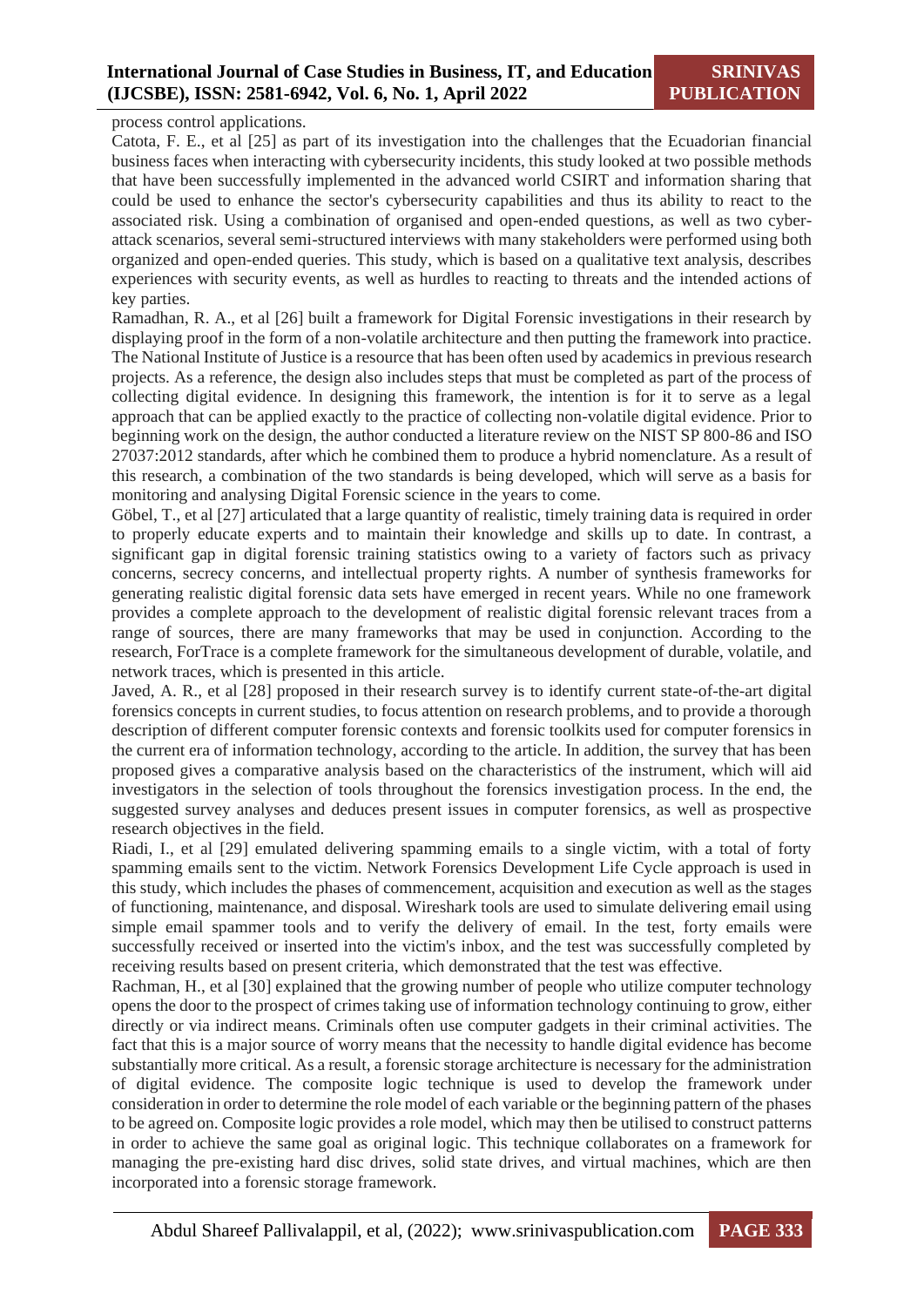Ninahualpa, G., et al [31] supported the automation of information retrieval on SSD using an application called Carvers Suite, which is supported by recovery approaches and methodologies (File Carving); affectation variables, and the most probable circumstances as elements that cause this loss. In addition to the work done in SSD, the scientific approach was established in line with the experiments and was based on the work done in SSD and the usage of File Carving forensic recovery techniques.

Nnoli, H., et al [32] suggest in this study that large organisations with a need for forensically sound practise implement a corporate forensic governance framework in order to improve their preparedness for forensic investigations, governance, and management, as well as to increase the use of automated forensic methods and forensically sound practises in-house.

Nordvik, R., et al [33] In the context of file system interpretation for digital evidence of system files analysis, this paper examined current best practises for Digital Forensic tool and method validation. In criminal investigations, reverse engineering of file systems is essential to meet legal and scientific criteria. In the present state of things, there is no standard process for verifying the dependability of file systems reverse engineering. Ideal validation criteria do exist, but they are at a top standard, and there is no practical application of these criteria in practice. The authors suggest a systematic dependability validation technique for file system reverse engineering in this study, which comprises describing the forensic workflow, including the tools utilized, and confirming the method's and findings' availability and repeatability. It is also discussed about the benefits of formal serviceability validation procedures for system file reverse engineering.

Perumal, S. [34] proposed digital forensics model according to Malaysia Cyber Law, that will encompass the whole range of an investigative process. It is also essential to measure the suggested model to the actual model, which is presently accessible and being used in the course of the investigation process.

Yusoff, Y., et al [35] looked at a few chosen investigative methodologies throughout the years and then found the processes which were most often used by everyone. The authors hope that, by identifying the most frequently used fragment process, it will be simpler for new users to grasp the procedures and will also act as the fundamental underpinning idea for the construction of a new set of processes. Thus, authors created a general computer forensics investigation model, known as the GCFIM, based on the methods that were routinely used.

Reith, M., et al [36] explored the progress of the digital forensic inquiry, assesses four distinct forensic methodologies, and, as a consequence of its results, proposes an abstract model of the digital forensic process. As a result of its efforts to overcome some of the drawbacks of earlier techniques, this model offers the following benefits: An abstraction structure that allows for the inclusion of nondigital electronic devices within the abstraction structure; a mechanism for adapting the abstraction structure to future digital technologies; a generalised approach that judicial members can use to relate technology to non-technical observers; and a consistent and standardised framework for the creation of digital forensic tools.

Carrier, B., et al [37] Introduced the notion of a digital crime scene, replete with witnesses, evidence, and events, all of which may be investigated in the same manner that a real-world crime scene could be. If the proposed technique is followed in its entirety, the physical crime scene investigation is merged with the digital crime scene investigation in order to identify the person who is responsible for the digital activity. The suggested approach may be used in both law enforcement and business investigations, according to the authors.

Kyei, K., et al [38] using the Systematic Digital Forensic Investigation Model, an overview and comparison research of the current digital forensic investigation models were explained and suggested an improved model based on the findings of the study. One key problem of digital forensic inquiry is that it does not always focus enough attention on the legality of the evidence acquired. This is a fundamental shortcoming. For a prosecution, the digital forensic inquiry must comply to the standard of evidence and the validity of the evidence. As a result, the techno-legal aspect of this suggested model, together with the adoption of best practises from other models, distinguishes it from others.

Wazid, M., [39] discussed that hacktivism is the most significant problem that the online world is now facing. Many digital forensic tools are being created to cope with this difficulty, but hackers are also inventing counter-measures at the same rate as the tools themselves. This article covers the fundamentals of digital forensics as well as the most current developments in hacktivism, including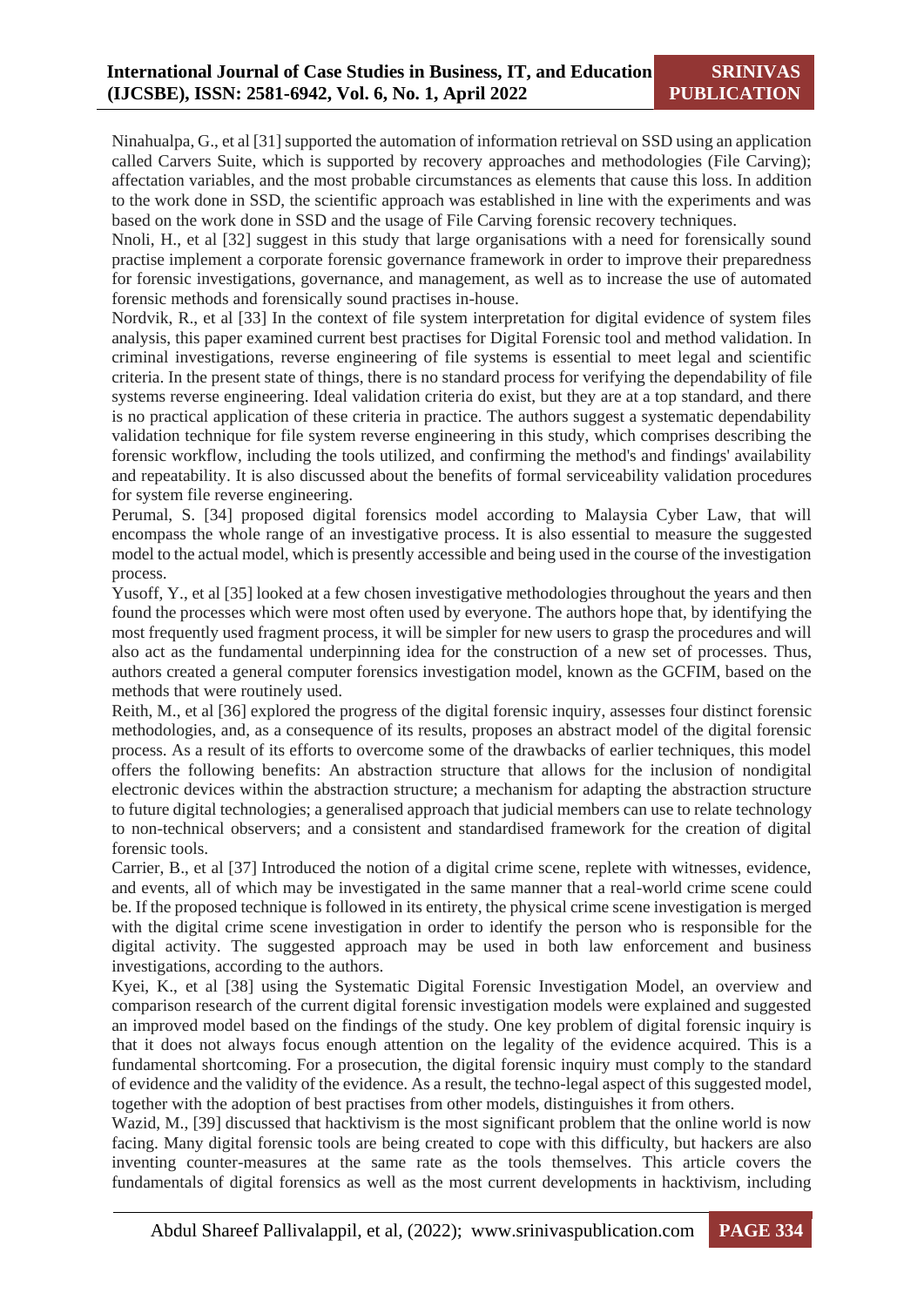social networking sites, cloud computing, websites, and phishing attacks. The numerous forensics tools, as well as the platforms on which they may be used, as well as their most current versions and license information, are reviewed.

Pilli, E. S., et al [40] provided an in-depth examination of the different network forensic frameworks that have been presented so far. On the basis of several current models of digital forensics and on the basis of these models, a generic process model for network forensics is offered. This model is based on diverse current models of digital forensics and is constructed on the basis of such models. The definition, classification, and objective for network forensics are all clearly explained in this document. In this article, the capability of several Network Forensic Analysis Tools and Network Security Monitoring Tools, which are accessible to forensics examiners, is explored in detail.

Halboob, W., et al [41] suggested several degrees of privacy for computer forensics. To start, all forensic data must be categorized, and all shared data possibilities in computer forensics must be thoroughly investigated and tested. Then, depending on the discovered access possibilities, it defines a number of different privacy levels. The privacy levels that have been developed result in a more efficient privacypreserving computer forensics system.

Rogers, M. K., et al [42] conducted pilot research and the purpose was to contribute to the expanding quantity of knowledge addressing the unique problems in computer forensics. To choose the top five difficulties in computer forensics in an Internet-based poll, which was conducted as part of the research. Using a free form text box, sixty respondents provided their responses to the survey. According to the findings, education, training, and certification were the most often cited issues while a lack of funds was the least frequently reported concern.

Bennett, D. [43] discuss that, when acquiring information from mobile devices, a forensic investigator may encounter a number of legal obstacles, such as those posed by the Fourth Amendment, and chain of custody concerns, which are all discussed in detail in the article. The reader will get an understanding of the difficulties associated with efficiently managing digital evidence gathered from such mobile devices, as well as some of the difficulties associated with employing some of the more popular forensic tools now available on the market.

Yasinsac, A., et al [44] show that the use of science and education in computer-related criminal forensics is still primarily restricted for government law enforcement organizations. In addition to supporting the constantly rising area of computer and network forensics, it is necessary to build an appropriate workforce programme.

Kumari, N., et al [45] discuss that in the event of the spread of modern computing accelerates, cybercrime expands, and crime investigation matures into a more demanding subject that must be addressed. Though many good digital forensic tools have been created, the investigation of the majority of cybercrime is challenging owing to a lack of appropriate forensic techniques and specialised instruments in most situations. An effective forensic strategy, as well as effective forensic analysis tools, are required for a cybercrime investigation. In this article, it has been explored how the many digital forensics branches interact with one another and with the various forensics tools that are accessible.

Beebe, N. L., et al [46] have devised a complex hierarchical system to guide their digital research efforts. The structure is divided into phases and sub-phases based on goals that are applicable to various levels of information and to which further layers of information may be easily added as necessary. The framework is divided into stages and sub-phases that are appropriate for projects with varying degrees of complexity. In addition, the framework incorporates ideas that may be used in a variety of ways throughout all stages. An example of how the architecture may be further filled and used is the data analysis function, which is meant to discover and retrieve forensic evidence.

Alzaabi, M., et al [47] A digital forensics system based on relative importance, known as the crime investigation system, was discussed to help forensic investigators in determining the most powerful people of a criminal organization who are related to known members of the group, for the purpose of conducting an investigation. Authors have created the CISRI framework to deploy a network diagram that depicts the structural relationships that exist between members of a criminal organisation. An individual node in such a graph represents a member of an illegal organisation, each edge linking two nodes indicates the connection between those two members, and the weight assigned to any given edge reflects the degree of relationship between those two members, as seen from above.

Shrivastava, G. [48] provided an in-depth examination of network forensics since 2005. At first, the article provides an overview of network forensics and security frameworks, followed by a discussion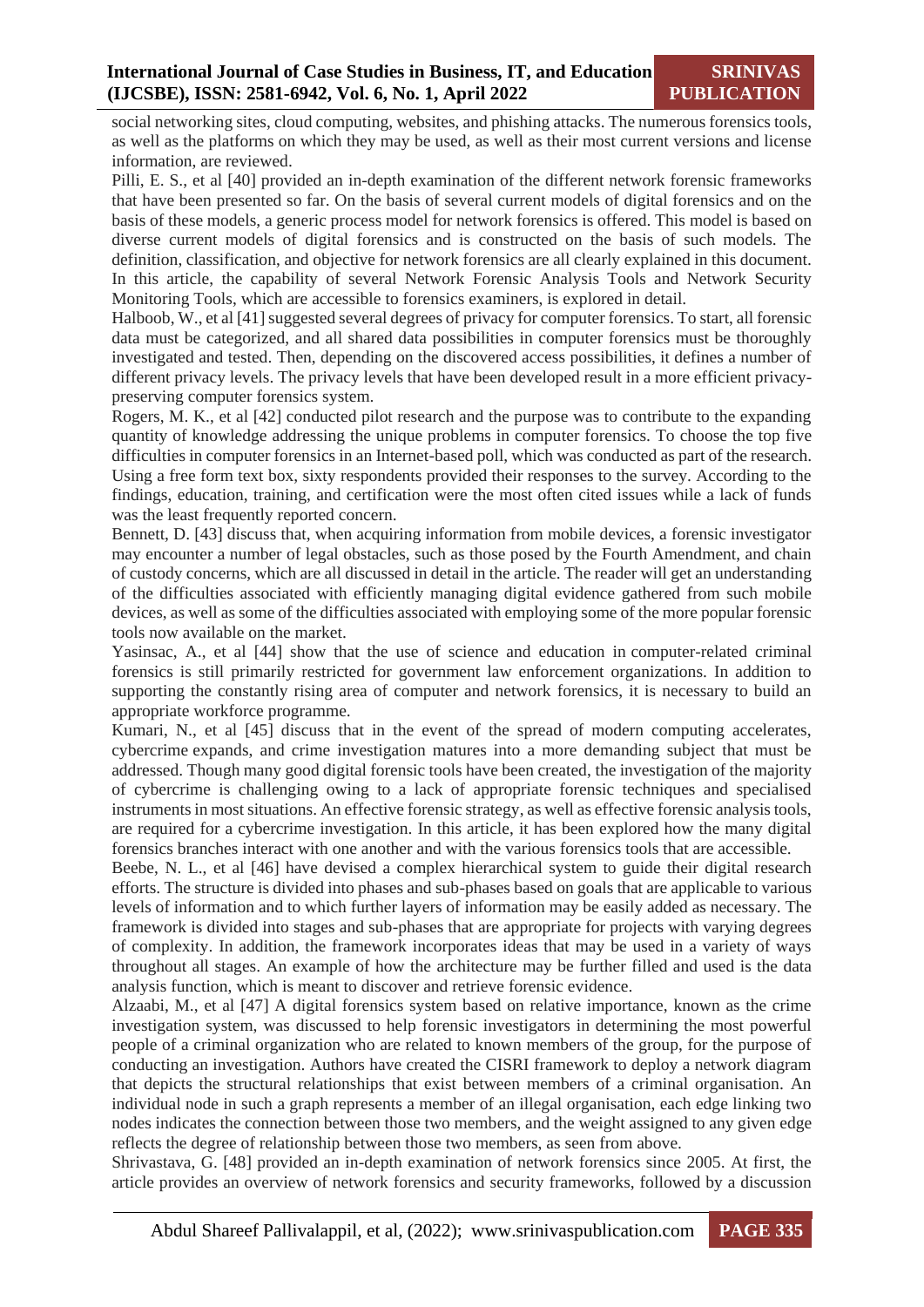of their related work, which includes a survey paper, and finally a review of several Network Forensics Analysis tools and their process model.

Vlachopoulos, K., et al [49] discuss about a paradigm for examining crime scenes using hybrid evidence model. The methodology integrates the evidence collection processes and policies associated with the collecting and investigation of digital and physical evidence, while taking into account the distinct features of each kind of evidence collected and examined.

Mohite, M. P., et al [50] proposed an advanced crime scene investigation tool and related framework based on cloud computing, in order to provide an advantage to advanced crime scene investigations in a cloud system. This programme has a number of functions that may be used to investigate the evidence, including sorting, data recovery, hex viewer, indexing, etc.

Yasin, M., et al [51] proposed in this study to develop the DigLA GUI-based forensic tool, that is intended to be used by laymen and to offer a single platform for analysing Digsby log data at various degrees of complexity.

Rogers, M. K., et al [52] suggest the use of an onsite or field strategy for providing identification, analysis, and clarification of digital evidence in a short period of time, rather than needing that the system/media be taken lab for an in-depth examination or the acquisition of complete forensic images. This model is known as The Cyber Forensic Field Triage Process Model. After the initial field triage has been completed, the proposed paradigm is consistent with generally accepted forensic concepts and does not rule out the possibility of transporting the system storage media back to a lab setting for a more in-depth inspection and analysis after the initial field triage has been completed.

Nicholson, A., et al [53] discuss that attribution that may be used to defend against a wide range of adversaries. The attribution of cybercrime may assist police investigations in identifying and apprehending cyber offenders. When it comes to cyber warfare and conflict, an attribution capability is sought to aid in the decision-making process and cyber security framework of Computer Network Operations (CNO). The identification and attribution of terrorist cyber-attacks may aid in the prevention of future attacks. Assaults that have received widespread attention, such as Stuxnet and Night Dragon, have been subjected to extensive investigation.

Cohen, M. I., et al [54] elucidate that with the GRR Rapid Response Framework, an open-source tool for corporate forensic investigations that allows remote raw disc and memory access. GRR is intended to be expandable, which opens the door to ongoing enterprise-wide forensic analysis in a centralized location. This article outlines the architecture used by GRR and demonstrates how it is commonly utilised to speed corporate forensic investigations.

Vömel, S., et al [55] discuss that various technological advancements, such as rapidly increasing storage capacities of hard drives, memory-resident malicious software applications and the increasing use of encryption routines in computer forensic investigations, have resulted in the limitations of conventional enduring data-oriented strategies in computer forensic investigations. The result of these limits is that conducting an in-time inquiry is becoming more difficult. In order to deal with these challenges, security experts have begun to investigate alternate data sources and, more recently, have emphasised the importance of volatile system information stored in random access memory (RAM). In this article, we provide an overview of the most widely used methodologies and approaches for collecting and analysing the contents of a computer's memory space. Individual solutions are described in terms of their qualities, advantages, and limitations, and potential for future study in this rapidly growing area of information security are discussed as well.

Shosha, A. F., et al [56] a forensic analysis framework for questionable programmes that are in executable binary form is described in further detail. This approach is intended to recreate high-level forensic actions and accurately estimate action claims from low-level assembly code; in other words, the recreated acts will assist in the deduction of evidence and traces caused by a great interest within an operating system under investigation in the field of forensics.

Latzo, T., et al [57] provided a taxonomy of acquisition strategies and a framework based on a welldefined partial order that generalises the idea of ring-based privilege separation. They also provide examples of acquisition techniques. It also includes information about the acquisition process. Using the taxonomy that has been constructed, we can provide a comprehensive review of the most up-to-date memory acquisition methodologies that are independent of the operating system being used or the hardware architecture being used.

Marturana, F., et al [58] discussed that the result of an investigation on the categorization of mobile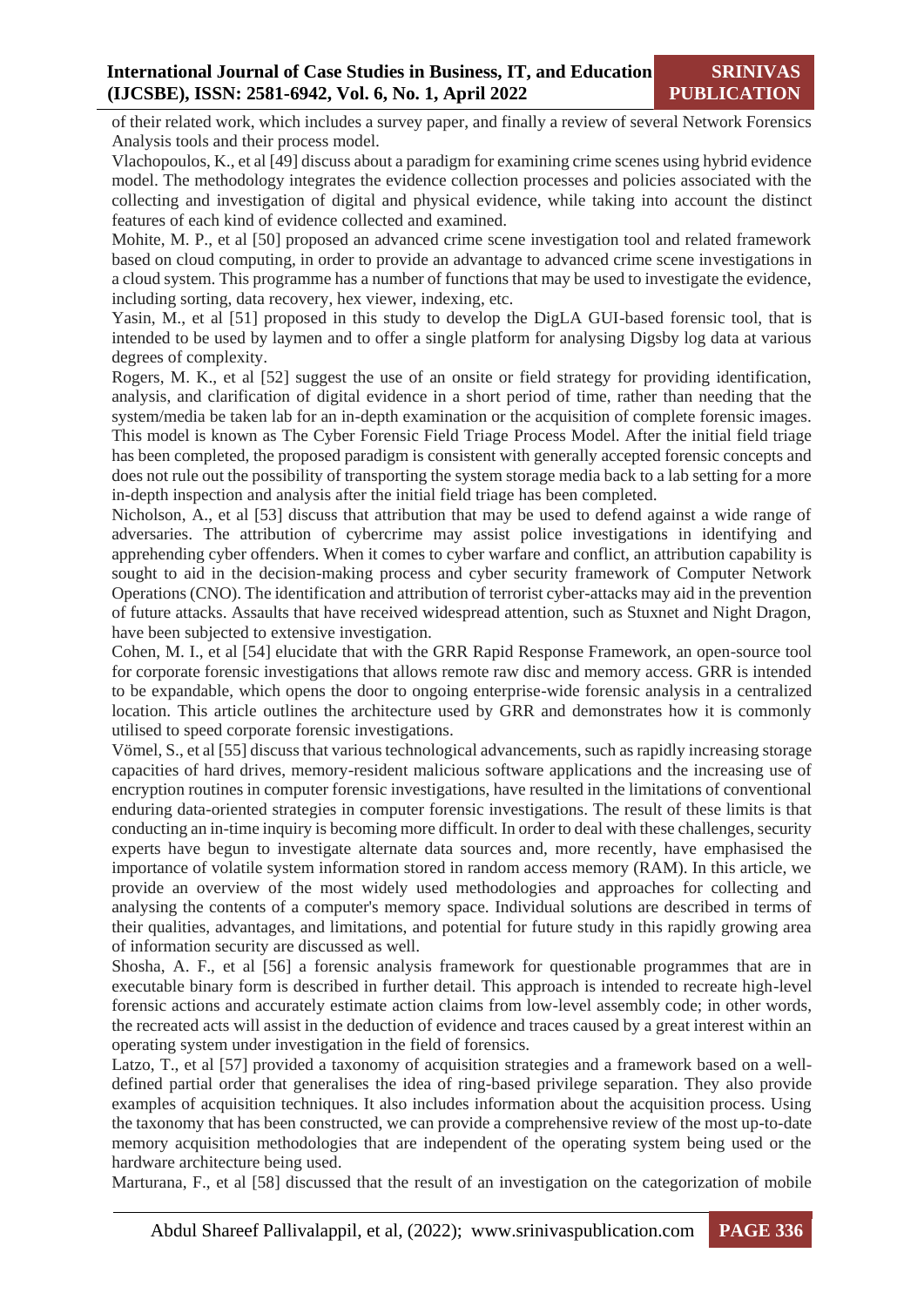phones in the context of a real-life paedophilia investigation. Based on the categorization idea from Mobile Forensics and the use of self-knowledge algorithms for categorising mobile devices, it is concentrated on the efforts on developing a realistic method and framework for predicting phone use categories in real time.

Luoma, V. M. [59] discuss that result of disobedience with discovery demands for electronic records, recommends some proactive activities that an organisation might take to reduce the probability of judicially fines. The first stage is the construction of an Information Management Team, which will comprise professionals in information management, law, computer forensics, information technology, and auditing as well as other disciplines. The next stage is to create and execute a security policy for the retention and destruction of electronic documents.

Dahbur, K., et al [60] discuss that computer forensic scientists and investigators have developed a variety of research method, frameworks, process workflows, and technological tools that have been successfully applied to assist them in collecting and analysing digital evidence for the purpose of resolution of cases that involve the use or misappropriation of computers. Anti-forensics poses a number of difficulties, which this study attempts to address by examining a number of different anti forensic processes, tools and approaches, providing a logical taxonomy for them, and discussing their efficacy. Furthermore, the authors examine the difficulties associated with putting in place effective remedies against these tactics.

Law, F. Y., et al [61] attempt to deal with problem of protecting data privacy and provide an encryption model and framework that may be integrated into the existing digital investigation framework.

Reddy, K., et al [62] provided a framework meant to help organizations in creating a forensic ready capacity in the event of an incident involving information privacy. To be more specific, the framework offers direction on defining policies, business processes, and organisational functions at the highest levels of government. It also aids in the selection of device-level forensic methods, standards, and processes that are necessary to deal with information privacy events when dealing with a breach of confidentiality.

Rekhis, S., et al [63] in this study, have built a theoretical approach to digital inquiry that is cognizant of anti-forensic assaults. Following the description of an investigation procedure that is capable of addressing these assaults, for the installed security solution, the evidence they provide, and the library of attacks that have been found, a state-based logic model was built to describe the investigated system. Anti-forensic threats are being mitigated, and prospective scenarios are being generated from hints that have been aimed by these attacks.

Liu, Y., et al [64] discuss that using upgraded SSD-based electronic evidence screening approach, it is recommended that the SSD neural network be optimized flexibly, the process component be integrated into the superficial permutation layer of the network to improve the representation ability of the feature map, and features from different convolution be fused with multi-scale systems to increase the narrow features.

Alhasan, H., et al [65] presented a unique command set in SSD, Read-Verify Overlap, that recaptures the unneeded power from the hyperbole and uses it to compensate for the lost concurrency in a distributed computing environment. In order to achieve practical fine-grained power management, it also provides a generic power-aware scheduler in conjunction with RVO. Also shown via studies is the ability of RVO-based video analytics systems to achieve zero frame drop while maintaining compliance with industrial read latency requirements, particularly in write-intensive workloads, even while employing RVO. This study gives insights about density and parallelism in SSD data storage.

#### **4. CURRENT STATUS OF INCORPORATING SSD FORENSIC ACQUISITION IN CSF's :**

The literature review emphasises the fact that CSFs are an integral part of any organization's IT process and IT infrastructure, but the specific emerging challenges that must be addressed in CSFs have not been covered in detail. This is especially true when imaging an SSD and then ensuring the file integrity so that it can be used in a court of law or for the reconstruction of evidence has not been covered in detail. In digital forensics investigation process, in order to ensure that data is accurate, replicable, and hence useful, businesses in both the regulated and unregulated sectors must place data integrity at the centre of their informatics operations, regardless of their size or industry. The analysis of literature provides no clarity on the framework guidelines for SSD acquisition that ensures data integrity in the digital forensic collection procedure.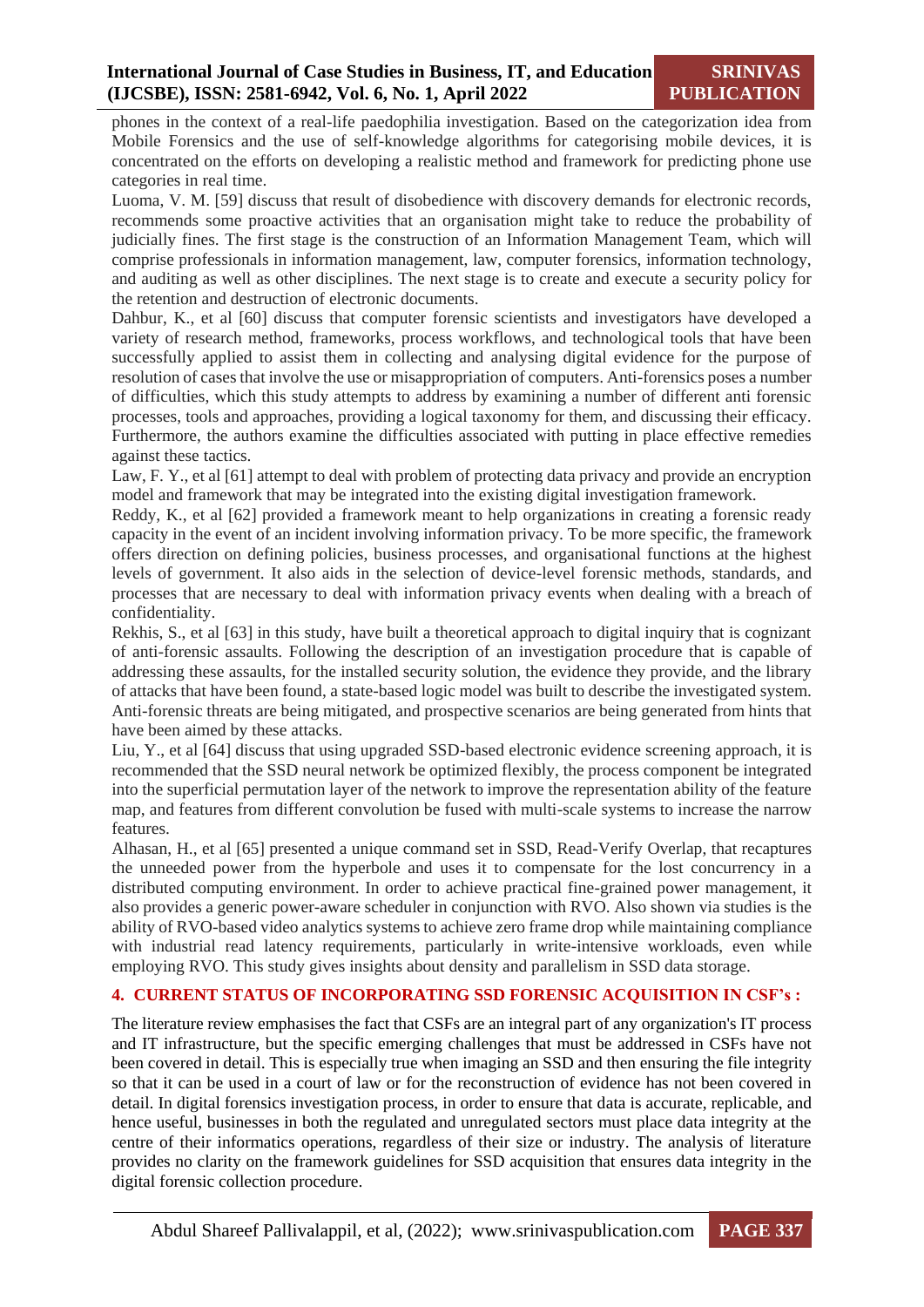#### **5. DESIRED STATUS IN CSF's TO INCLUDE DATA INTEGRITY CONSTRAINS ON SSD's:**

One of the most important parts of the digital forensic investigation process is data integrity. During the acquisition process of secondary memory, such as HDD or SSD, where data is kept permanently, an imaging process is carried out, in which the secondary memory data is transferred bit-by-bit to an external sterile medium is carried out. Once the data has been imaged, it must be validated for file integrity using one of the hashing techniques available, such as MD5 or SHA256, before being used. This is done to guarantee that the imaged data corresponds to the data from the original source. The hash value of the imaged source must be the same as the hash value of the original source; otherwise, it will be considered evidence tampering and will not be accepted in a court of law [67]. The rationale for this is because when doing digital forensic analysis, investigators should avoid working on the original source since there is a risk of evidence manipulation or loss. It is possible to understand various aspects of the digital forensic analysis process within the current framework, such as NIST 800-61, however it is not relevant in the case of SSD's. Since of SSD functions such as TRIM and Garbage collection, maintaining data integrity after image acquisition is difficult because the hash value produced by the SSD differs from the hash value produced by the original source. As a result, the data integrity of SSD's cannot be verified in a court of law. As more than just a consequence, a complete methodology should be incorporated in leading CSFs such as the NIST 800-61 so that adversaries who take advantage of the gap in digital forensic inquiry are dealt with in the proper manner.

#### **6. RESEARCH GAP :**

Law enforcement organisations and businesses operate under distinct frameworks for digital forensics and incident response procedures. The NIST-800-61 is one such generally established framework. It discusses the rules and actions for responding to a cyber-attack situation. Data acquisition from a suspicious device is a critical element of the digital forensic life cycle. However, as secondary storage technologies progress and hard disc drives are increasingly being replaced by solid state drives, it has become more difficult for digital forensics and incident response experts to obtain data from SSDs while maintaining data integrity and retrieving erased information. There is no mention of this issue or strategy for resolving it in the NIST-800-61 framework. The goal of this research is to assess the NIST-800-61 framework and identify areas that need revision.

#### **7. RESEARCH AGENDA :**

- (1) To elucidate the challenges faced in conducting forensic acquisition in SSD's compared to HDD's.
- (2) To understand how important is CSFs in an organization.
- (3) To point towards the disparity between the latest technologies in the field of information technology and cyber security frameworks.
- (4) Suggest improvements to limit cyber security adversities within the purview of CSFs.

#### **8. METHODOLOGY :**

Explanatory study is conducted to determine the kind of security policies and correlation with emerging technologies in order to assess the impacts of specified regulations, various practises, and so on. Journals, conference papers, media articles, and public documents were used to compile the information for this literature review.

#### **9. INCIDENT RESPONSE LIFE CYCLE :**

The process of incident response is divided into numerous stages. The first phase entails the formation and training of an incident response team, and the acquisition of relevant tools and resources. Furthermore, the organisation aims to decrease the number of occurrences that will happen during the initial stage by choosing and implementing a set of controls depending on the risks identified. Nevertheless, residual risk will always exist after safeguards have been implemented. Because of this, it is necessary to identify security breaches in order to notify the organisation whenever a breach takes place. Based on the intensity of the crisis, the organization may be able to contain it and finally recover. Detection and analysis are often used during this phase, for example, to verify if new systems have been infected by malware when removing a malware event. The organization prepares a report documenting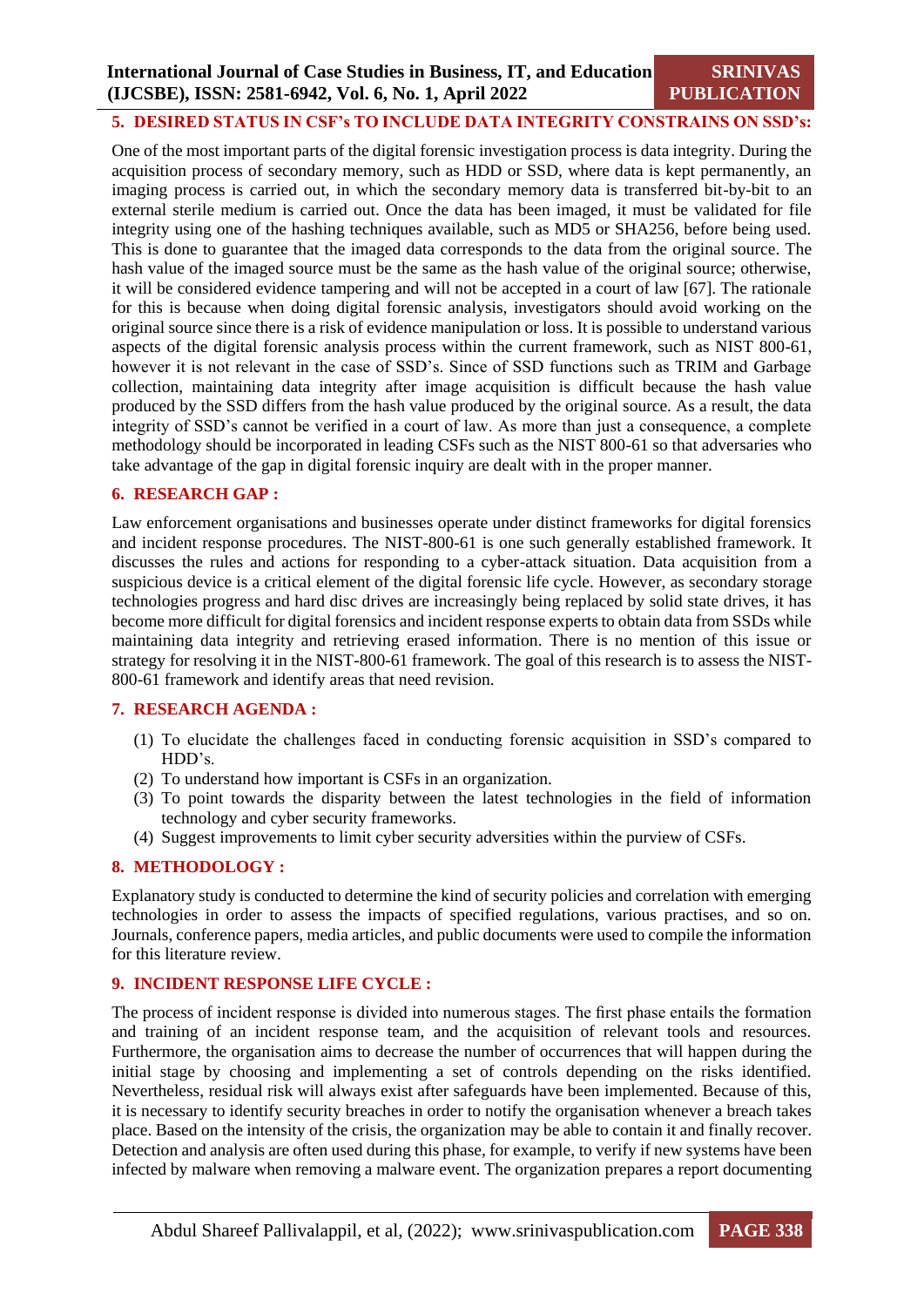the incident's cause and cost, as well as the activities the organization should take to avoid similar incidents, once it has been properly handled [66].



**Fig. 1:** Illustrates incident response life cycle. (Source: cynet.com)

#### **10. DIGITAL FORENSICS INVESTIGATION PROCESS :**

- **a) Identification:** The first step in the forensic analysis of digital devices is to identify them. Searching for and identifying and documenting possible digital evidence is part of this process. Prioritizing evidence collecting based on volatility is an important part of this process, as it helps to ensure that evidence is gathered in the proper sequence. In order to get the greatest evidence possible, this minimizes the harm to the prospective evidence. Some digital storage spaces are difficult to be identified by the incident response specialists, forensic laboratory managers and digital evidence experts.
- **b) Collection:** The second step is all about deciding whether or not to gather or acquire digital evidence that may be relevant to the case. As part of the collection phase, devices that may contain digital artefacts are gathered and brought to a laboratory for further analysis.
- **c) Acquisition:** A bit to bit image, such as an entire HDD, partition, chosen data, and all acts and techniques are all part of the acquisition. The acquisition of a product should be recorded in detail for any changes that are necessary. To guarantee that a copy collected hasn't been tampered with in any way, the integrity of the data acquired is safeguarded.
- **d) Preservation:** The final process is called Preservation. It is the process of ensuring that property is safe and secure without tampering with the data that is stored on devices and removable media. For digital artefacts to be relevant in an investigation, the preservation procedure must be established and maintained throughout the various stages of the process and for the acceptability of digital evidence in a court of law [67].



**Fig. 2:** Shows digital forensics investigation process.

#### **11. DIGITAL FORENSICS PROCESS WITHIN THE INCIDENT RESPONSE LIFE CYCLE:**

Incident Response (IR) and Digital Forensics (DF) are two independent process models with comparable aims. While both aim to investigate and contain computer security events, Incident Response is more concerned with restoring regular service, whereas Computer Forensics is more concerned with providing evidence that may be used in a justice system [68]. When a cyber event occurs within an organization, the first step is to establish whether or not the situation is concerning. If the triggered event is classified as significant, it enters the IR process and is further examined through Incident Analysis Validation, Incident Classification, and Incident Prioritization. After this procedure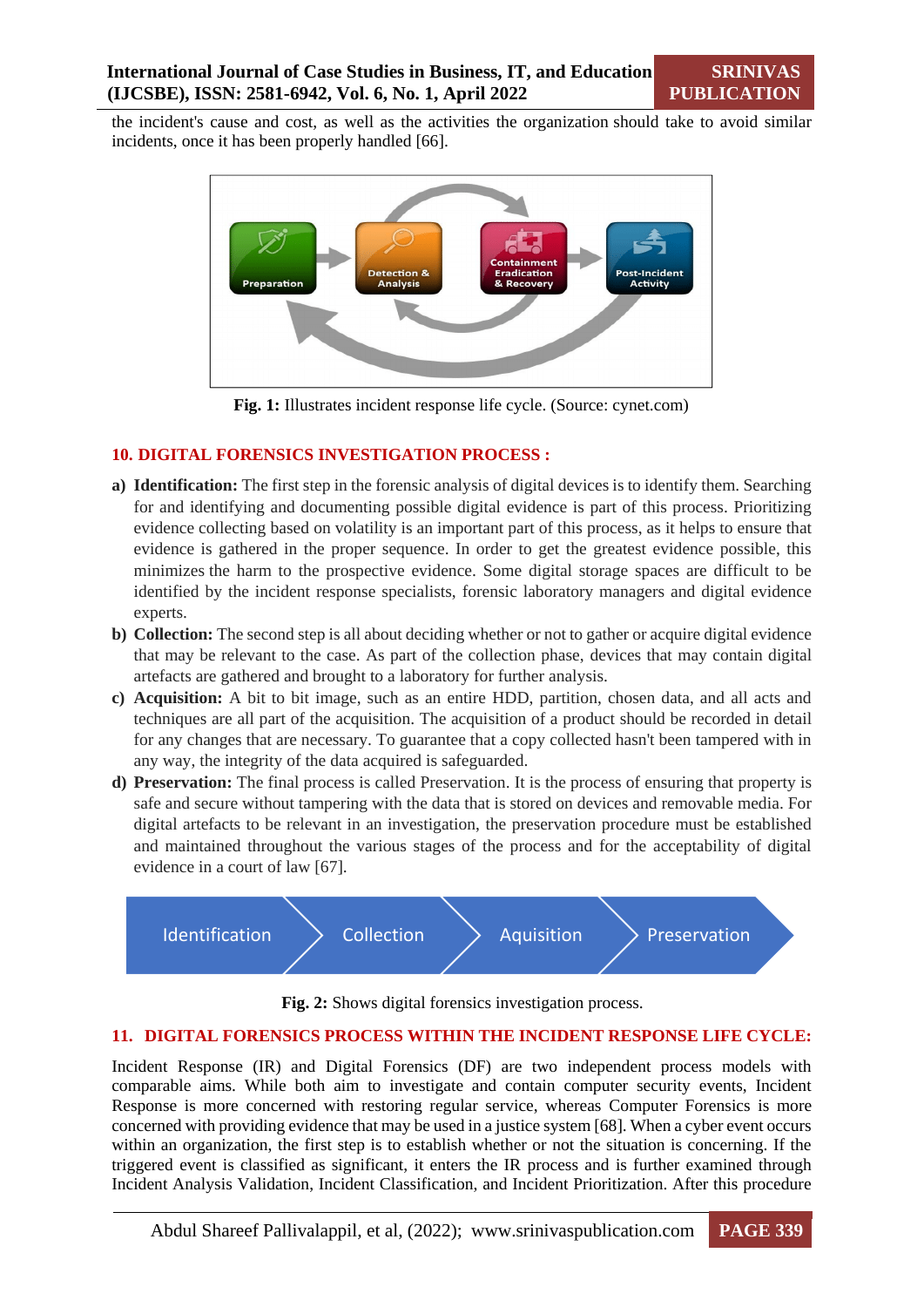**SRINIVAS PUBLICATION**

is complete, the incident will be communicated to the organization's other departments, and the IR team will focus on incident containment, evidence collection, and forensic investigation, before concluding the process of eradication, recovery, and incident recording [69].



**Fig. 3:** Explains DF procedures within IR process. (Source: NIST)

#### **12. NIST COMPUTER SECURITY INCIDENT HANDLING GUIDE 800-61 REVISION 2 :**

The National Institute of Standards and Technology is a US government-funded organisation. With the exception of national security systems, NIST is in charge of establishing standards and recommendations, including minimum requirements, for maintaining effective information security for all agency operations and assets. The guide for managing computer security incidents 800-61 revision 2 aims to support organizations in reducing the risks associated with IT security events by giving applied instructions for successfully and efficiently reacting to occurrences. It offers suggestions for developing a successful incident response programme and major focus is on detecting, evaluating, prioritising, and dealing with problems [66]. Organizations are urged to adapt the suggested policies and solutions to their unique security and mission requirements.

|                                               | <b>Action</b>                                                                                                                                                                                                                 | <b>Completed</b> |  |
|-----------------------------------------------|-------------------------------------------------------------------------------------------------------------------------------------------------------------------------------------------------------------------------------|------------------|--|
| <b>Detection and Analysis</b>                 |                                                                                                                                                                                                                               |                  |  |
| 1.                                            | Determine whether an incident has occurred                                                                                                                                                                                    |                  |  |
| 1.1                                           | Analyze the precursors and indicators                                                                                                                                                                                         |                  |  |
| 1.2                                           | Look for correlating information                                                                                                                                                                                              |                  |  |
| 1.3                                           | Perform research (e.g., search engines, knowledge base)                                                                                                                                                                       |                  |  |
| 1.4                                           | As soon as the handler believes an incident has occurred, begin documenting<br>the investigation and gathering evidence                                                                                                       |                  |  |
| $\mathbf{2}$                                  | Prioritize handling the incident based on the relevant factors (functional impact, information<br>impact, recoverability effort, etc.)                                                                                        |                  |  |
| 3.                                            | Report the incident to the appropriate internal personnel and external organizations                                                                                                                                          |                  |  |
| <b>Containment, Eradication, and Recovery</b> |                                                                                                                                                                                                                               |                  |  |
| 4.                                            | Acquire, preserve, secure, and document evidence                                                                                                                                                                              |                  |  |
| 5.                                            | <b>Contain the incident</b>                                                                                                                                                                                                   |                  |  |
| 6.                                            | <b>Eradicate the incident</b>                                                                                                                                                                                                 |                  |  |
| 6.1                                           | Identify and mitigate all vulnerabilities that were exploited                                                                                                                                                                 |                  |  |
| 6.2                                           | Remove malware, inappropriate materials, and other components                                                                                                                                                                 |                  |  |
| 6.3                                           | If more affected hosts are discovered (e.g., new malware infections), repeat<br>the Detection and Analysis steps (1.1, 1.2) to identify all other affected hosts, then<br>contain (5) and eradicate (6) the incident for them |                  |  |
| $\mathbf{7}$                                  | Recover from the incident                                                                                                                                                                                                     |                  |  |
| 7.1                                           | Return affected systems to an operationally ready state                                                                                                                                                                       |                  |  |
| 7.2                                           | Confirm that the affected systems are functioning normally                                                                                                                                                                    |                  |  |
| 7.3                                           | If necessary, implement additional monitoring to look for future related activity                                                                                                                                             |                  |  |
| <b>Post-Incident Activity</b>                 |                                                                                                                                                                                                                               |                  |  |
| 8.                                            | Create a follow-up report                                                                                                                                                                                                     |                  |  |
| 9.                                            | Hold a lessons learned meeting (mandatory for major incidents, optional otherwise)                                                                                                                                            |                  |  |
|                                               |                                                                                                                                                                                                                               |                  |  |

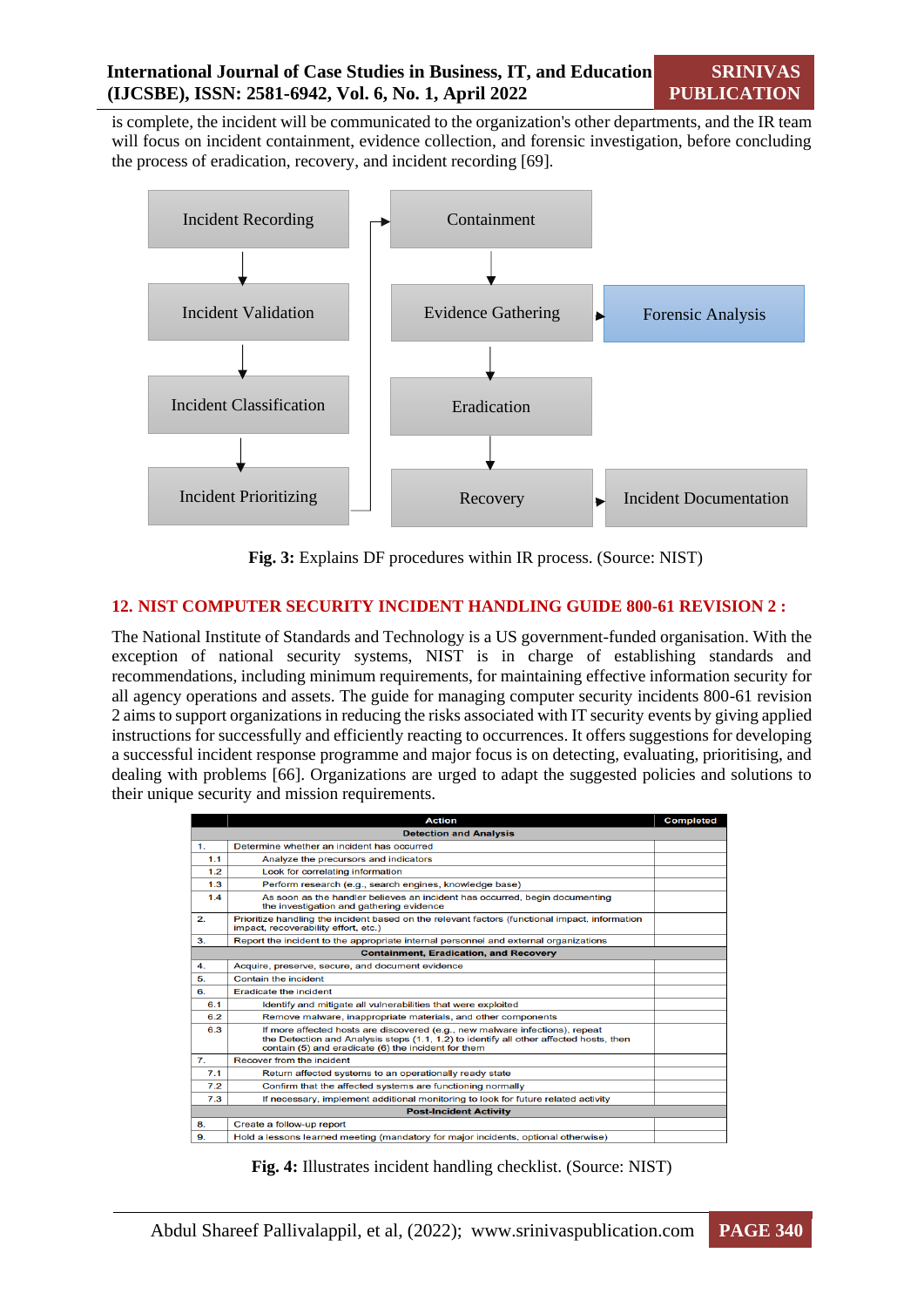## **13. EVIDENCE RETENTION PROCESS RECOMMENDATION OF NIST 800-61 :**

According to NIST 800-61 recommendations, organizations should develop policies for the retention of evidence from incidents. The majority of organisations maintain all evidence for months or even years after an incident occurs. The following things should be taken into account while developing a policy [66]:

- Acquire tools and materials that may be useful in the event of an incident. If numerous tools and resources are already accessible to the team, they will be more efficient at addressing crises.
- Prevent mishaps by protecting the security of your networks, systems, and applications. Eliminating occurrences helps the organization while also easing the burden on the incident response team. Conducting frequent risk assessments and mitigating identified hazards effectively reduces the frequency of events.
- Warnings produced by different types of security software can be used to identify precursors and symptoms. Early identification of issues is aided by intrusion prevention and detection systems, file integrity checking software and an antivirus application. Different form of software has the capability to identify instances that the other software cannot, which is why it is strongly suggested to employ many types of computer security software.
- Establish channels for reporting events by third parties. External parties may choose to report issues to the organization. Organizations should make available a phone number and email address for reporting such instances to third parties.
- Require a good degree of auditing and logging on important systems. Operating system, service, and application logs usually include useful information during incident investigation, especially if auditing is allowed.
- Profiling establishes the features of predicted activity levels in order to facilitate the identification of variations in patterns. Whenever the profiling procedure is automated, anomalies from projected activity levels may be quickly discovered and reported to administrators, allowing for early detection of occurrences and operational issues.
- Maintain synchronisation of all host clocks. Event correlation gets more challenging when the devices reporting events utilise different time zones. Clock inaccuracies might also be problematic from an evidence viewpoint.
- Build and use a knowledge skill set. While incident analysts need rapid access to information, a centralised knowledge base offers a consistent, sustainable source of information. Antecedents and indications of prior occurrences, should be included in the knowledge base.
- Begin collecting data as soon as the team senses an event has happened. Each action done, from the moment an event is noticed until the time it is resolved, should be recorded and timestamped. This kind of information will be useful in court of law. Keeping track of the actions taken may also result in a more efficient, methodical, and error-free solution.
- Protect incident data. It often includes vital data about vulnerabilities, security loop-holes, and users who might have engaged in improper behaviour. Access to incident data should be adequately limited, both conceptually and physically.
- Prioritize incident management depending on relevant variables. Due to resource constraints, Incidents must not be dealt with on a first-come, first-served basis. Companies could instead develop written guidelines that specify how quickly the team must respond to an occurrence and what procedures should be taken, taking into account critical factors such as the incident's functional and informational impact, as well as the incident's projected recoverability.
- Include incident reporting provisions in the organization's incident response policy. Administrations must establish the kind of occurrences that must be reported, when they must be reported, and to whom they must be reported.
- Develop strategies and processes for incident containment. It is critical to control accidents swiftly and efficiently in order to minimise their impact on the company. Organizations should establish acceptable risks associated with incident containment and adopt appropriate methods and processes. Containment techniques should be tailored to the event nature.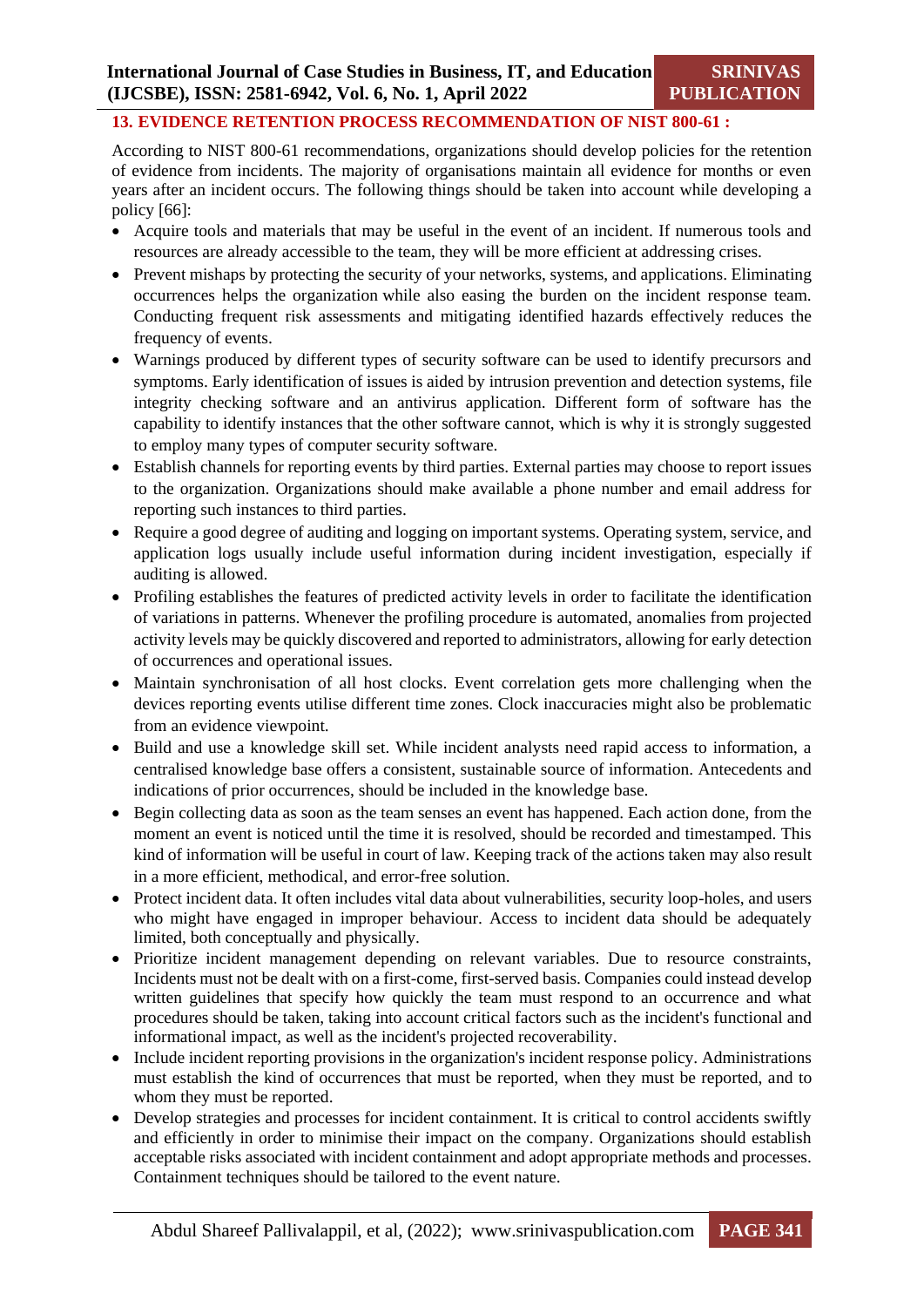- Adhere to established protocols for the collection and processing of evidence. The team should record in detail how every evidence was maintained. At all times, it is necessary to account for the evidence. To build evidence handling protocols, the group should engage with legal advisors and law enforcement agencies, and then develop procedures based on those discussions.
- Preserve the integrity of volatile data from systems and utilise it as proof. There is a list of network connections, processes, login sessions, open files, network interface settings, and the contents of the memory space in this portion of the log. Exercising caution in the execution of properly selected commands from dependable media may be sufficient to get the essential information without jeopardizing the integrity of the system's proof.
- When creating system snapshots, it is necessary to use whole forensic disc images rather just file system backups in order to assure that they are correct. Disc images should be created using writeprotectable or write-once media that has been cleansed before being burned on a disc. When it comes to investigation and evidential reasons, this strategy is better than a file system backup in most situations. Additional advantages of image processing include the fact that analysing an image is far safer than analysing the underlying system, since the analysis may mistakenly impact the actual system if the picture has been altered.
- Following major incidents, have lessons-learned workshops to discuss what happened. Lessons learned meetings are particularly beneficial for enhancing security measures and the incident response process.

#### **14. DATA INTEGRITY CONSTRAINTS ON SSD's DURING DIGITAL FORENSIC ANALYSIS :**

In computing, a solid-state drive (also known as an SSD) is a solid-state device that saves data via the use of an electronic circuit assembly. It has no moving components, unlike the HDD; hence, it is mentioned as solid state. SSDs are powered by Flash memory. SSD is not a technological advancement of the HDD; instead, it is a whole new technology that replicates the properties of the HDD [70].



**Fig. 5:** Shows components of SSD. (Source: uwaterloo.ca)

**14.1 SSD Concepts:** As with any other storage medium, SSDs have a variety of functions such as erasing, rewriting, and other operations such as Wear Levelling, TRIM and Garbage Collection. These are explained as follows.

• **TRIM** is a method for deleting data from an SSD. It erases data blocks that have been designated as deleted. TRIM is an ATA command that communicates between the file and block levels, notifying the SSD of deleted files and notifying it to mark those pages as obsolete. Although reads and writes are bad for flash memory, the TRIM command tells the SSD to wait until the next block is wiped before rewriting data. This contributes to the SSD's increased lifespan. TRIM, in conjunction with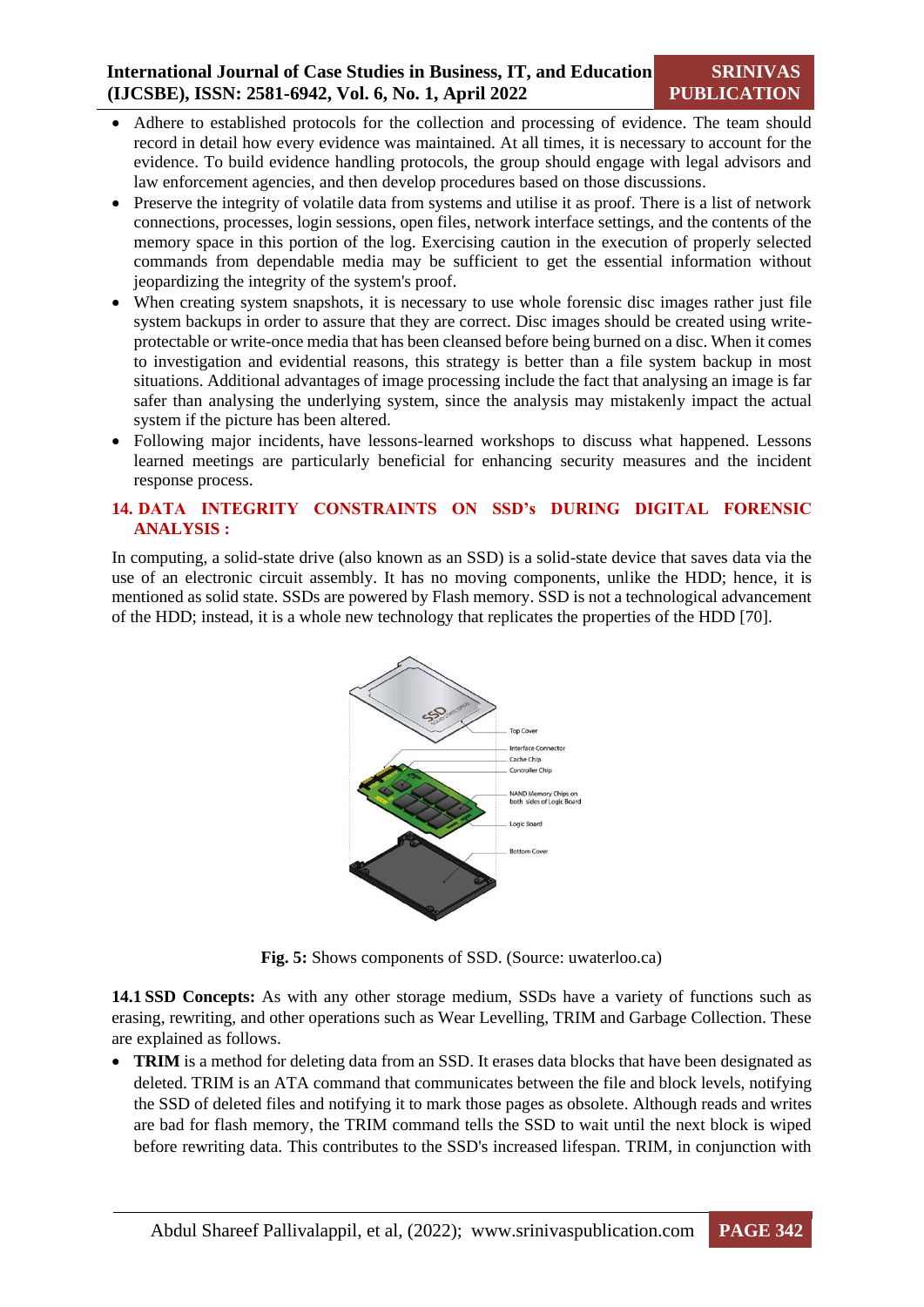trash collection and the wear-levelling mechanism, all contribute to the SSD's increased lifespan [71].

- **Garbage Collection** is a critical step in SSDs since NAND devices cannot overwrite existing data and must go through an erase cycle. SSDs copy data first and then write it to blank pages in a separate block. The new block's cells are then deleted and fresh data is written [72].
- **Wear Levelling** is a protection mechanism that assures no NAND block is written or deleted more frequently than the others. This technique is used by manufacturers to prolong the life of their devices and counteract NAND flash degradation. Wear levelling ensures that data is distributed evenly across physical cells.

**14.2 Challenges to overcome in SSD Forensics:** SSD Forensics is not as basic as conventional hard disc drive forensics, which presents a challenge for forensics investigators [73].

- Wiping data using the Secure Erase approach eliminates digital evidence considerably more quickly than with an HDD [69].
- The evidence self-destruction procedure is initiated when the operating system issues the TRIM command to the SSD controller in response to the user deleting a file, formatting the drive, or deleting a partition. The TRIM process is totally linked with instructions at the partition and volume level. This covers disc formatting and partition deletion; file system commands for data truncation and compression; and System Restore (Volume Snapshot) procedures [74].

Several stages are followed by the investigator during the investigation of a cyber event. The first step is to do live forensics of volatile data, followed by powering down the computer system and disconnecting the SSD from the suspicious PC. After that, a write-blocker will be connected and imaging will be conducted to assure file integrity using hashing algorithm. Because SSD data recovery is difficult due to the fact that it does not save data after erasure, it is a difficult process. In SSD, examining fragmented data is similarly a challenging operation, and it takes the investigator longer to complete the investigation. To liberate up space, TRIM and Garbage Collection functions wipe the SSD clean. Even if data can be recovered using the SSD's factory default features, self-corrosion wipes up all residual data traces [75]. This capacity is so robust that data destruction will resume when the system is switched back on, even if the system is shut down or powered off. The device will work even if it is linked to a write-blocking imaging device. The TRIM command, which is issued to the SSD controller by the operating system whenever the user reformats the drive or erases a file or partition, triggers self– destruction [76].

#### **15. THE NEED TO UPDATE NEW CHALLENGES FACED IN DIGITAL FORENSIC AQUISITION AND THE IMPORTANCE OF CYBER SECURITY FRAMEWORK IN AN ORGANIZATION :**

When investigating a crime, it is important to adhere to and refer to device or information systems forensics rules. Although specific procedures, processes, and controls may be retained by nations, organisations, and individual investigators, standardisation is intended to the acceptance of comparable, if not similar, methods globally. This makes it easy to compare, integrate, and differentiate the findings of such investigations, even when they are carried out by different persons or groups in various jurisdictions. Investigative standards should be followed by forensic examiners, and all cases should be treated as though they would end up in court. This entails using sufficient rigour in the collecting and preservation of digital evidence in order to defend the evidence's credibility. An integrated application of forensics standards has a variety of benefits, including comprehensiveness and an increase in the quality as well. Introducing one forensic standard before the other, or using both forensic standards at the same time, may benefit forensic investigators [77]. There are hundreds of different information security framework options available today, but the NIST Cybersecurity Framework is swiftly becoming the industry standard [78][79]. However, from the data presented in this paper, it is evident that the NIST 800-61, which governs the forensic analysis technique of the incident response process, does not define data acquisition from SSDs to ensure data integrity which is very crucial in the digital forensic investigation process.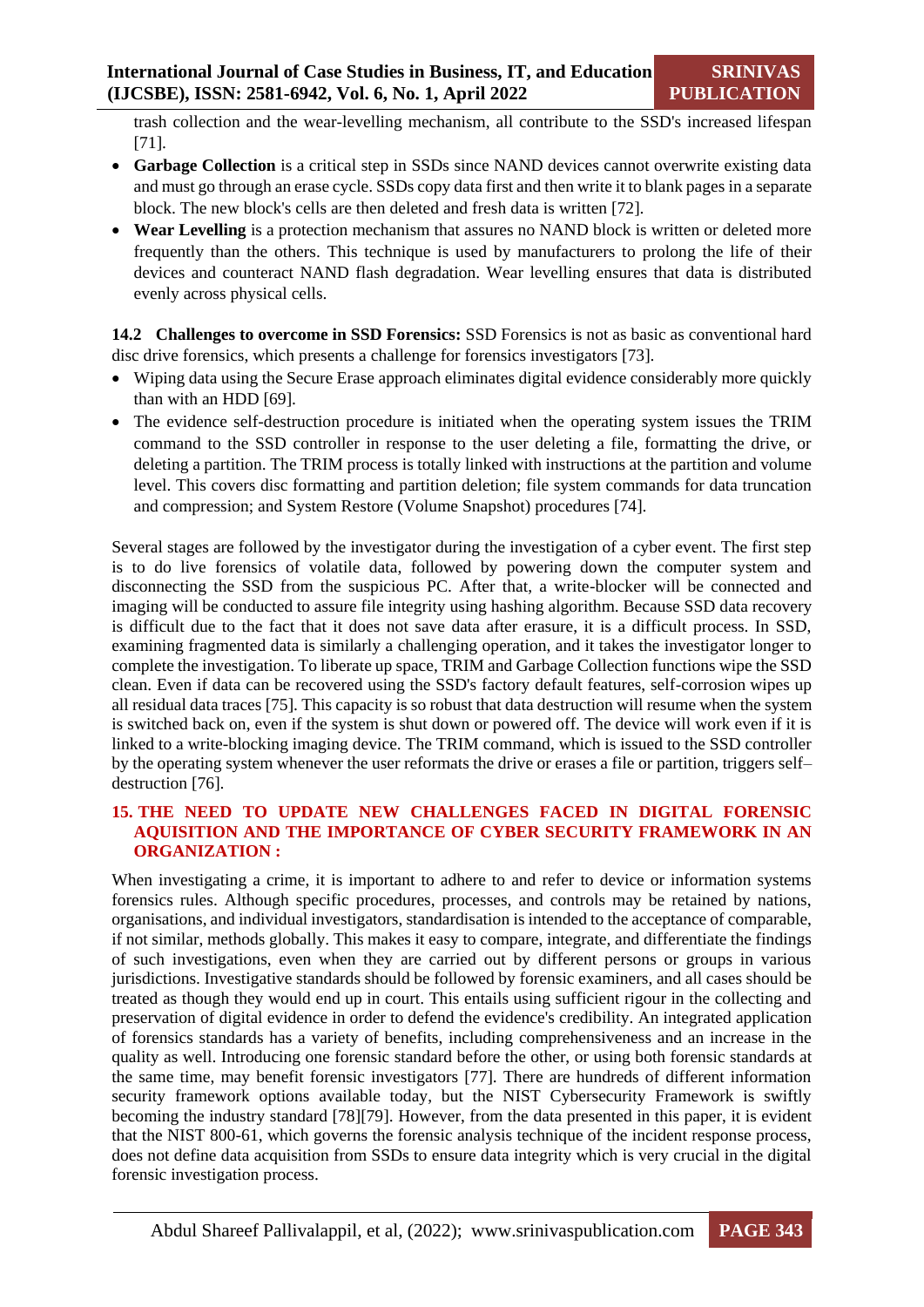## **16. RESEARCH PROBLEM CONSIDERED FOR FURTHER RESEARCH :**

CSF's must be synced with the latest developments in data storage technology, both volatile and nonvolatile, since they will be critical for both law enforcement agencies and business organisations in the future. In the event that there is a discrepancy between the CFS's and the obstacles experienced in digital forensics analysis, new adversaries will emerge since there will be no guidelines in place on how to deal with these concerns. Current and future research should be focused on integrating both components, such as developing technology constraints in digital forensic analysis, as well as incorporating such problems with specified processes inside CSF's like NIST 800-61.

# **17. ABCD ANALYSIS OF RESEARCH PROBLEM :**

ABCD model studies are based on four constructs: advantages, benefits, constraints, and disadvantages. By examining the fundamental concerns and defining the essential component aspects, this approach examines and analyses all determinants in key areas [80].

| Advantages      | CSF is essential for an organization to deal with cyber security threats in an<br>efficient manner.<br>Provide long-term security and risk management capabilities.<br>There are ripple effects that occur across supply chains and vendor<br>lists.<br>Bridging the gap between scientific and business-oriented parties.<br>The Framework's versatility and adaptability are key features.<br>$\bullet$<br>Designed to satisfy regulatory and compliance standards in the future.<br>$\bullet$                                                                                                                                                                                                                                                                                                                                                                                                                                                                                                                                                                                                                                                                                                                                                                                                                                                                                                                                     |
|-----------------|--------------------------------------------------------------------------------------------------------------------------------------------------------------------------------------------------------------------------------------------------------------------------------------------------------------------------------------------------------------------------------------------------------------------------------------------------------------------------------------------------------------------------------------------------------------------------------------------------------------------------------------------------------------------------------------------------------------------------------------------------------------------------------------------------------------------------------------------------------------------------------------------------------------------------------------------------------------------------------------------------------------------------------------------------------------------------------------------------------------------------------------------------------------------------------------------------------------------------------------------------------------------------------------------------------------------------------------------------------------------------------------------------------------------------------------|
| <b>Benefits</b> | CSF plays a critical role in the establishment and maintenance of unexpected<br>cyber circumstances, providing firms with a competitive advantage against<br>cyber criminals.<br>The identify function assists an organisation in identifying the current<br>cyber contact points in a company's operating environment. These<br>might include IT assets, resources, information, and other types of<br>information.<br>Protect: This one is responsible for access control, data security, data<br>$\bullet$<br>validity, and maintenance in order to ensure that the cybersecurity is<br>maintained in and around the company's facilities. Most likely, it is a<br>phase of business cybersecurity that is proactive in nature.<br>Monitoring logs and taking care of intrusion detection methods at the<br>network and device level are two ways in which a company might<br>uncover possible breaches. This technique covers the administration<br>of security information and events, among other things.<br>Respond: Once a breach has been discovered, businesses must take<br>care of the response method, which includes determining the nature<br>of the breach, repairing the vulnerability, and moving on with the<br>recovery.<br>Recovery: During this stage of the cybersecurity framework strategy,<br>$\bullet$<br>methods for recovery, such as disaster recovery systems and backup<br>plans, will be addressed. |
| Constrains      | The CSF is a set of recommendations or an optional advice that<br>$\bullet$<br>businesses may use to better manage and minimise cybersecurity risk.<br>It's based on standards, norms, and practises, and it's meant to assist<br>them.<br>Investigation, research, and creation of CSFs in response to evolving<br>threats are time-consuming and costly endeavours that need<br>specialised knowledge.                                                                                                                                                                                                                                                                                                                                                                                                                                                                                                                                                                                                                                                                                                                                                                                                                                                                                                                                                                                                                             |

**Table 2:** ABCD Analysis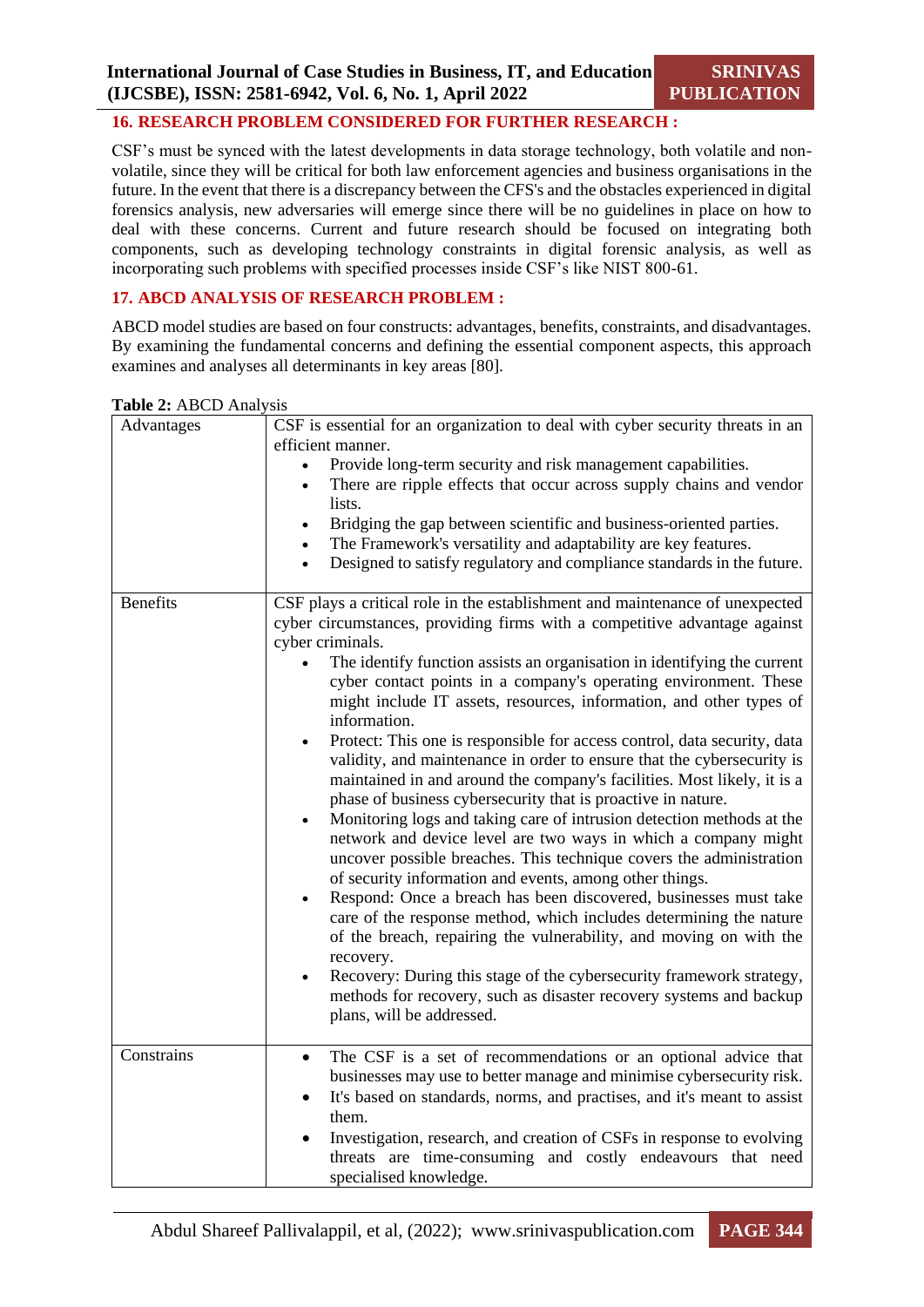| <b>Disadvantages</b> | • The majority of the CSF need years, if not decades, of updating with<br>latest trend in technologies (such as SSD Forensics).<br>• Time-consuming procedures such as bureaucratic committees, public<br>comment periods, and modifications are required.<br>In the case of rules and regulations, various stakeholders might hinder<br>the implementation of swift changes in government policy [81]. |
|----------------------|---------------------------------------------------------------------------------------------------------------------------------------------------------------------------------------------------------------------------------------------------------------------------------------------------------------------------------------------------------------------------------------------------------|

#### **18. CONCLUSION :**

CSF is very significant in the management and protection of an organization's information technology infrastructure. NIST is one of the most extensively acknowledged and used CSFs in the world. The NIST defines critical parts of cyber security measures that most firms integrate into their playbook and implement. However, in the same way that we watch the application of the NIST framework, it should also be highlighted that it is important to stay on top of the latest and most promising technologies. In this study, we discussed the difficulties encountered in the acquisition of SSD forensics, as well as the importance of data integrity in the acquisition of digital forensics. The NIST 800-61 does not clearly suggest strategies to alleviate this problem. However, it should be highlighted that the National Institute of Standards and Technology (NIST) has not yet produced an updated regulatory framework to minimize these difficulties. According to the findings of this literature review article, CSFs should be updated on a regular basis to integrate data integrity methods in digital forensics and incident response whenever new technology is introduced.

#### **REFERENCES :**

- [1] Cichonski, P., Millar, T., Grance, T., & Scarfone, K. (2012). Computer security incident handling guide. *NIST Special Publication*, *800*(61), 1-147. [Google Scholar](https://scholar.google.com/scholar?hl=en&as_sdt=0%2C5&q=Scarfone%2C+K.+A.%2C+Grance%2C+T.%2C+%26+Masone%2C+K.+%282008%29.+Sp+800-61+rev.+1.+computer+security+incident+handling+guide.&btnG=)
- [2] Shah, Z., Mahmood, A. N., & Slay, J. (2014, September). Forensic potentials of solid-state drives. In *International Conference on Security and Privacy in Communication Networks*, 113-126. [Google Scholar](https://scholar.google.com/scholar?hl=en&as_sdt=0%2C5&q=Shah%2C+Z.%2C+Mahmood%2C+A.+N.%2C+%26+Slay%2C+J.+%282014%2C+September%29.+Forensic+potentials+of+solid-state+drives.+In+International+Conference+on+Security+and+Privacy+in+Communication+Networks+%28pp.+113-126%29.+Springer%2C+Cham.&btnG=) ×
- [3] Kumar, M. (2021). Solid state drive forensics analysis—Challenges and recommendations. *Concurrency and Computation: Practice and Experience*, *33*(24), 22-42. [Google Scholar](https://scholar.google.com/scholar?hl=en&as_sdt=0%2C5&q=Kumar%2C+M.+%282021%29.+Solid+state+drive+forensics+analysis%E2%80%94Challenges+and+recommendations.+Concurrency+and+Computation%3A+Practice+and+Experience%2C+33%2824%29%2C+e6442.&btnG=)<sup> $\lambda$ </sup>
- [4] Azmi, R., Tibben, W., & Win, K. T. (2018). Review of cybersecurity frameworks: context and shared concepts. *Journal of cyber policy*,  $3(2)$ ,  $258-283$ . [Google Scholar](https://scholar.google.com/scholar?hl=en&as_sdt=0%2C5&q=Azmi%2C+R.%2C+Tibben%2C+W.%2C+%26+Win%2C+K.+T.+%282018%29.+Review+of+cybersecurity+frameworks%3A+context+and+shared+concepts.+Journal+of+cyber+policy%2C+3%282%29%2C+258-283.&btnG=) $\chi^2$
- [5] Dedeke, A. (2017). Cybersecurity framework adoption: using capability levels for implementation tiers and profiles. *IEEE Security & Privacy*, 15(5), 47-54. [Google Scholar](https://scholar.google.com/scholar?hl=en&as_sdt=0%2C5&q=Dedeke%2C+A.+%282017%29.+Cybersecurity+framework+adoption%3A+using+capability+levels+for+implementation+tiers+and+profiles.+IEEE+Security+%26+Privacy%2C+15%285%29%2C+47-54.&btnG=)  $\times$
- [6] Gourisetti, S. N. G., Mylrea, M., Ashley, T., Kwon, R., Castleberry, J., Wright-Mockler, Q., & Brege, G. (2019, November). Demonstration of the cybersecurity framework through real-world cyber-attack. *In 2019 Resilience Week (RWS)*, 19-25. [Google Scholar](https://scholar.google.com/scholar?hl=en&as_sdt=0%2C5&q=Gourisetti%2C+S.+N.+G.%2C+Mylrea%2C+M.%2C+Ashley%2C+T.%2C+Kwon%2C+R.%2C+Castleberry%2C+J.%2C+Wright-Mockler%2C+Q.%2C+%26+Brege%2C+G.+%282019%2C+November%29.+Demonstration+of+the+cybersecurity+framework+through+real-world+cyber-attack.+In+2019+Resilience+Week+%28RWS%29+%28Vol.+1%2C+pp.+19-25%29.+IEEE.&btnG=)  $\lambda$ <sup>7</sup>
- [7] Syafrizal, M., Selamat, S. R., & Zakaria, N. A. (2020). Analysis of cybersecurity standard and framework components. *International Journal of Communication Networks and Information Security*, *12*(3), 417-432. [Google Scholar](https://scholar.google.com/scholar?hl=en&as_sdt=0%2C5&q=Syafrizal%2C+M.%2C+Selamat%2C+S.+R.%2C+%26+Zakaria%2C+N.+A.+%282020%29.+Analysis+of+cybersecurity+standard+and+framework+components.+International+Journal+of+Communication+Networks+and+Information+Security%2C+12%283%29%2C+417-432.&btnG=)
- [8] Benz, M., & Chatterjee, D. (2020). Calculated risk? A cybersecurity evaluation tool for SMEs. *Business Horizons*, *63*(4), 531-540. [Google Scholar](https://scholar.google.com/scholar?hl=en&as_sdt=0%2C5&q=Benz%2C+M.%2C+%26+Chatterjee%2C+D.+%282020%29.+Calculated+risk%3F+A+cybersecurity+evaluation+tool+for+SMEs.+Business+Horizons%2C+63%284%29%2C+531-540.&btnG=)
- [9] Oyelami, J. O., & Kassim, A. M. (2020). Cyber security defence policies: A proposed guidelines for organisations cyber security practices. *International Journal of Advanced Computer Science and Applications*, *11*(8), 1-8. Google [Scholar](https://scholar.google.com/scholar?hl=en&as_sdt=0%2C5&q=Oyelami%2C+J.+O.%2C+%26+Kassim%2C+A.+M.+%282020%29.+Cyber+security+defence+policies%3A+A+proposed+guidelines+for+organisations+cyber+security+practices.+International+Journal+of+Advanced+Computer+Science+and+Applications%2C+11%288%29.&btnG=)
- [10] Githinji, S. (2021). Digital Forensics Policies for Forensics Readiness in Organizations. *Journal of Language, Technology & Entrepreneurship in Africa, 12(2), 172-186. [Google Scholar](https://scholar.google.com/scholar?hl=en&as_sdt=0%2C5&q=Githinji%2C+S.+%282021%29.+Digital+Forensics+Policies+for+Forensics+Readiness+in+Organizations.+Journal+of+Language%2C+Technology+%26+Entrepreneurship+in+Africa%2C+12%282%29%2C+172-186.&btnG=)* $\overline{X}$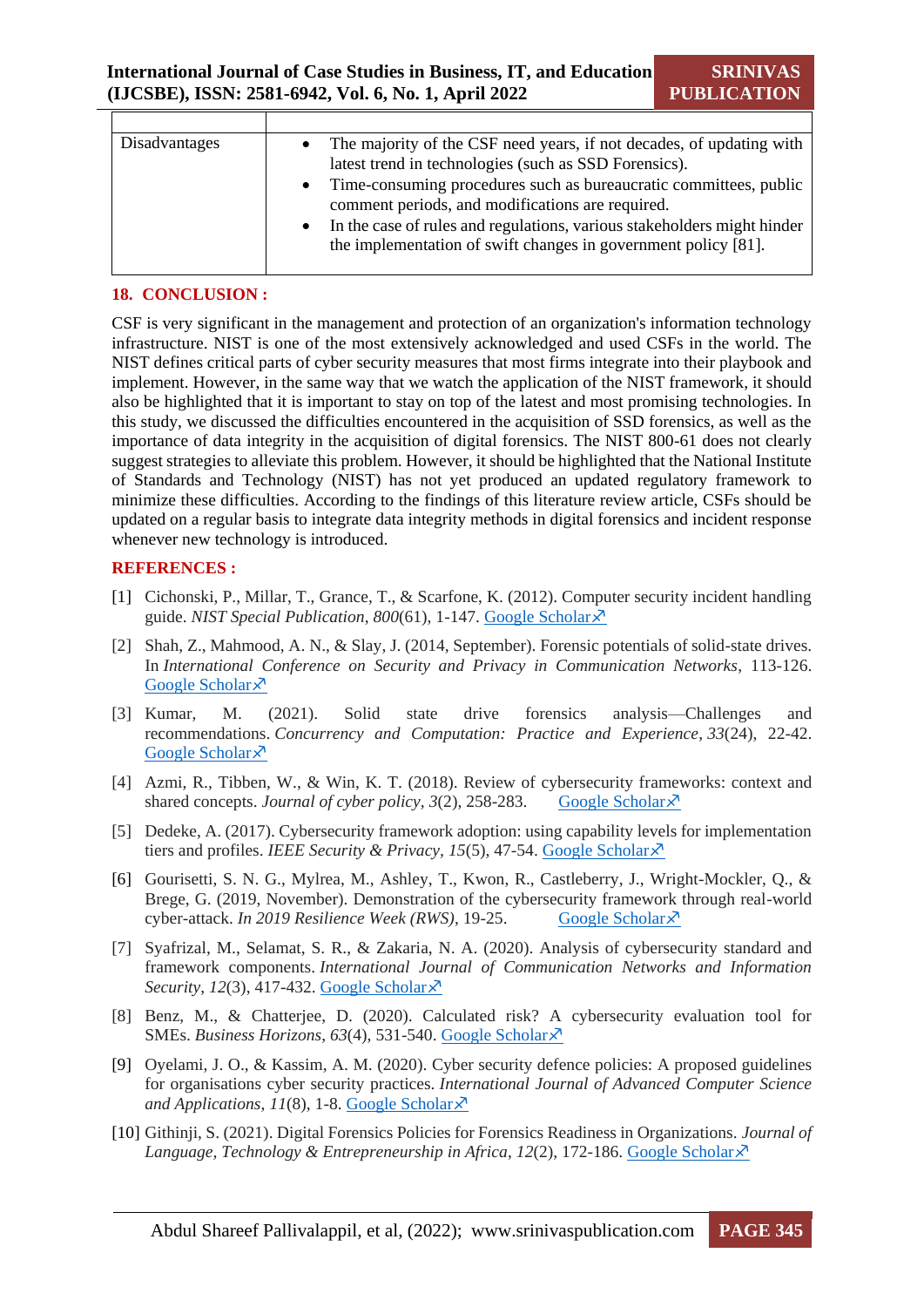- [11] Pathak, J., Sankaran, S., & Achuthan, K. (2019, December). A SMART Goal-based Framework for Privacy Preserving Embedded Forensic Investigations. In *2019 9th International Symposium on Embedded Computing and System Design (ISED)*, 1-5. [Google Scholar](https://scholar.google.com/scholar?hl=en&as_sdt=0%2C5&q=Pathak%2C+J.%2C+Sankaran%2C+S.%2C+%26+Achuthan%2C+K.+%282019%2C+December%29.+A+SMART+Goal-based+Framework+for+Privacy+Preserving+Embedded+Forensic+Investigations.+In+2019+9th+International+Symposium+on+Embedded+Computing+and+System+Design+%28ISED%29+%28pp.+1-5%29.+IEEE.&btnG=)
- [12] Sav, U. M., & Magar, G. (2019). Cyber Security Policies for User's Anomalous Behaviour At Workplace. *International Journal of Advance and Innovative Research, 1*(6), 363-367. [Google](https://scholar.google.com/scholar?hl=en&as_sdt=0%2C5&q=Sav%2C+U.+M.%2C+%26+Magar%2C+G.+%282019%29.+CYBER+SECURITY+POLICIES+FOR+USER%E2%80%99S+ANOMALOUS+BEHAVIOUR+AT+WORKPLACE.+Advance+and+Innovative+Research%2C+337.&btnG=)  [Scholar](https://scholar.google.com/scholar?hl=en&as_sdt=0%2C5&q=Sav%2C+U.+M.%2C+%26+Magar%2C+G.+%282019%29.+CYBER+SECURITY+POLICIES+FOR+USER%E2%80%99S+ANOMALOUS+BEHAVIOUR+AT+WORKPLACE.+Advance+and+Innovative+Research%2C+337.&btnG=)<sup> $\bar{x}$ </sup>
- [13] Lewallen, J. (2021). Emerging technologies and problem definition uncertainty: The case of cybersecurity. *Regulation & Governance*, *15*(4), 1035-1052[.Google Scholar](https://scholar.google.com/scholar?hl=en&as_sdt=0%2C5&q=Lewallen%2C+J.+%282021%29.+Emerging+technologies+and+problem+definition+uncertainty%3A+The+case+of+cybersecurity.+Regulation+%26+Governance%2C+15%284%29%2C+1035-1052.&btnG=)
- [14] Joshi, B. R., & Hubbard, R. (2016, May). Forensics analysis of solid state drive (SSD). In *2016 Universal Technology Management Conference (UTMC)*, 1-12. [Google Scholar](https://scholar.google.com/scholar?hl=en&as_sdt=0%2C5&q=Joshi%2C+B.+R.%2C+%26+Hubbard%2C+R.+%282016%2C+May%29.+Forensics+analysis+of+solid+state+drive+%28SSD%29.+In+2016+Universal+Technology+Management+Conference+%28UTMC%29+%28pp.+1-12%29.+researchgate.+net.&btnG=) $\chi$ <sup>3</sup>
- [15] Arshad, H., Jantan, A. B., & Abiodun, O. I. (2018). Digital forensics: review of issues in scientific validation of digital evidence. *Journal of Information Processing Systems*, *14*(2), 346-376. [Google Scholar](https://scholar.google.com/scholar?hl=en&as_sdt=0%2C5&q=Arshad%2C+H.%2C+Jantan%2C+A.+B.%2C+%26+Abiodun%2C+O.+I.+%282018%29.+Digital+forensics%3A+review+of+issues+in+scientific+validation+of+digital+evidence.+Journal+of+Information+Processing+Systems%2C+14%282%29%2C+346-376.&btnG=) ×
- [16] Nikkel, B. (2016). NVM express drives and digital forensics. *Digital Investigation*, *16*(1), 38-45. [Google Scholar](https://scholar.google.com/scholar?hl=en&as_sdt=0%2C5&q=Nikkel%2C+B.+%282016%29.+NVM+express+drives+and+digital+forensics.+Digital+Investigation%2C+16%2C+38-45.&btnG=)  $\lambda$
- [17] Barbara, J. (2014). Solid state drives: Part 5. *Forensic Magazine*, *11*(1), 30-31. [Google Scholar](https://scholar.google.com/scholar?hl=en&as_sdt=0%2C5&q=Barbara%2C+J.+%282014%29.+Solid+state+drives%3A+Part+5.+Forensic+Magazine%2C+11%281%29%2C+30-31.&btnG=)
- [18] Roussev, V. (2016). Digital forensic science: issues, methods, and challenges. *Synthesis Lectures on Information Security, Privacy, & Trust, 8(5), 1-155. [Google Scholar](https://scholar.google.com/scholar?hl=en&as_sdt=0%2C5&q=Roussev%2C+V.+%282016%29.+Digital+forensic+science%3A+issues%2C+methods%2C+and+challenges.+Synthesis+Lectures+on+Information+Security%2C+Privacy%2C+%26+Trust%2C+8%285%29%2C+1-155.&btnG=)* $\overline{X}$
- [19] Jazzar, M., & Hamad, M. (2022). Comparing HDD to SSD from a Digital Forensic Perspective. In *Proceedings of International Conference on Intelligent Cyber-Physical Systems*, 169-178. [Google Scholar](https://scholar.google.com/scholar?hl=en&as_sdt=0%2C5&q=Jazzar%2C+M.%2C+%26+Hamad%2C+M.+%282022%29.+Comparing+HDD+to+SSD+from+a+Digital+Forensic+Perspective.+In+Proceedings+of+International+Conference+on+Intelligent+Cyber-Physical+Systems+%28pp.+169-181%29.+Springer%2C+Singapore.&btnG=) ×
- [20] Luciano, L., Baggili, I., Topor, M., Casey, P., & Breitinger, F. (2018, August). Digital forensics in the next five years. In *Proceedings of the 13th International Conference on Availability, Reliability and Security,* 1-14. [Google Scholar](https://scholar.google.com/scholar?hl=en&as_sdt=0%2C5&q=Luciano%2C+L.%2C+Baggili%2C+I.%2C+Topor%2C+M.%2C+Casey%2C+P.%2C+%26+Breitinger%2C+F.+%282018%2C+August%29.+Digital+forensics+in+the+next+five+years.+In+Proceedings+of+the+13th+International+Conference+on+Availability%2C+Reliability+and+Security+%28pp.+1-14%29.&btnG=)
- [21] Riadi, I., Umar, R., & Nasrulloh, I. M. (2018). Experimental Investigation of Frozen Solid State Drive on Digital Evidence with Static Forensic Methods. *Lontar Komputer: Jurnal Ilmiah Teknologi Informasi*, *3*(9), 169-181[.Google Scholar](https://scholar.google.com/scholar?hl=en&as_sdt=0%2C5&q=Riadi%2C+I.%2C+Umar%2C+R.%2C+%26+Nasrulloh%2C+I.+M.+%282018%29.+Experimental+Investigation+of+Frozen+Solid+State+Drive+on+Digital+Evidence+with+Static+Forensic+Methods.+Lontar+Komputer%3A+Jurnal+Ilmiah+Teknologi+Informasi%2C+169-181.&btnG=)
- [22] Bell, G. B., & Boddington, R. (2010). Solid state drives: the beginning of the end for current practice in digital forensic recovery? *Journal of Digital Forensics, Security and Law*, *5*(3), 1-17. [Google Scholar](https://scholar.google.com/scholar?hl=en&as_sdt=0%2C5&q=Bell%2C+G.+B.%2C+%26+Boddington%2C+R.+%282010%29.+Solid+state+drives%3A+the+beginning+of+the+end+for+current+practice+in+digital+forensic+recovery%3F+Journal+of+Digital+Forensics%2C+Security+and+Law%2C+5%283%29%2C+1.&btnG=) ×
- [23] Gibson, M., Medina, N., & Nail, Z. (2020). SSD forensics: Evidence generation and analysis. In *Digital Forensic Education*, *1*(1), 203-218. [Google Scholar](https://scholar.google.com/scholar?hl=en&as_sdt=0%2C5&q=Gibson%2C+M.%2C+Medina%2C+N.%2C+%26+Nail%2C+Z.+%282020%29.+SSD+forensics%3A+Evidence+generation+and+analysis.+In+Digital+Forensic+Education+%28pp.+203-218%29.+Springer%2C+Cham.&btnG=)  $\lambda$
- [24] Jaatun, M. G., Albrechtsen, E., Line, M. B., Tøndel, I. A., & Longva, O. H. (2009). A framework for incident response management in the petroleum industry. *International Journal of Critical Infrastructure Protection, 2(1), 26-37[. Google Scholar](https://scholar.google.com/scholar?hl=en&as_sdt=0%2C5&q=Jaatun%2C+M.+G.%2C+Albrechtsen%2C+E.%2C+Line%2C+M.+B.%2C+T%C3%B8ndel%2C+I.+A.%2C+%26+Longva%2C+O.+H.+%282009%29.+A+framework+for+incident+response+management+in+the+petroleum+industry.+International+Journal+of+Critical+Infrastructure+Protection%2C&btnG=)*  $\lambda$
- [25] Catota, F. E., Morgan, M. G., & Sicker, D. C. (2018). Cybersecurity incident response capabilities in the Ecuadorian financial sector. *Journal of Cybersecurity*,  $4(1)$ , 14-19. [Google Scholar](https://scholar.google.com/scholar?hl=en&as_sdt=0%2C5&q=Catota%2C+F.+E.%2C+Morgan%2C+M.+G.%2C+%26+Sicker%2C+D.+C.+%282018%29.+Cybersecurity+incident+response+capabilities+in+the+Ecuadorian+financial+sector.+Journal+of+Cybersecurity%2C+4%281%29%2C+14-19.&btnG=) $\chi$ <sup>3</sup>
- [26] Ramadhan, R. A., Setiawan, P. R., & Hariyadi, D. (2022). Digital Forensic Investigation for Non-Volatile Memory Architecture by Hybrid Evaluation Based on ISO/IEC 27037: 2012 and NIST SP800-86 Framework. *IT Journal Research and Development*, *6*(2), 162-168. [Google Scholar](https://scholar.google.com/scholar?hl=en&as_sdt=0%2C5&q=Ramadhan%2C+R.+A.%2C+Setiawan%2C+P.+R.%2C+%26+Hariyadi%2C+D.+%282022%29.+Digital+Forensic+Investigation+for+Non-Volatile+Memory+Architecture+by+Hybrid+Evaluation+Based+on+ISO%2FIEC+27037%3A+2012+and+NIST+SP800-86+Framework.+IT+Journal+Research+and+Development&btnG=)
- [27] Göbel, T., Maltan, S., Türr, J., Baier, H., & Mann, F. (2022). ForTrace-A holistic forensic data set synthesis framework. *Forensic Science International: Digital Investigation*, *40*(1), 301-314. [Google Scholar](https://scholar.google.com/scholar?hl=en&as_sdt=0%2C5&q=G%C3%B6bel%2C+T.%2C+Maltan%2C+S.%2C+T%C3%BCrr%2C+J.%2C+Baier%2C+H.%2C+%26+Mann%2C+F.+%282022%29.+ForTrace-A+holistic+forensic+data+set+synthesis+framework.+Forensic+Science+International%3A+Digital+Investigation&btnG=) ×
- [28] Javed, A. R., Ahmed, W., Alazab, M., Jalil, Z., Kifayat, K., & Gadekallu, T. R. (2022). A Comprehensive Survey on Computer Forensics: State-of-the-art, Tools, Techniques, Challenges, and Future Directions. *IEEE Access*, *10*(1), 11065-11089. [Google Scholar](https://scholar.google.com/scholar?hl=en&as_sdt=0%2C5&q=Javed%2C+A.+R.%2C+Ahmed%2C+W.%2C+Alazab%2C+M.%2C+Jalil%2C+Z.%2C+Kifayat%2C+K.%2C+%26+Gadekallu%2C+T.+R.+%282022%29.+A+Comprehensive+Survey+on+Computer+Forensics%3A+State-of-the-art%2C+Tools%2C+Techniques%2C+Challenges%2C+and+Future+Directions&btnG=)  $\lambda$ <sup>7</sup>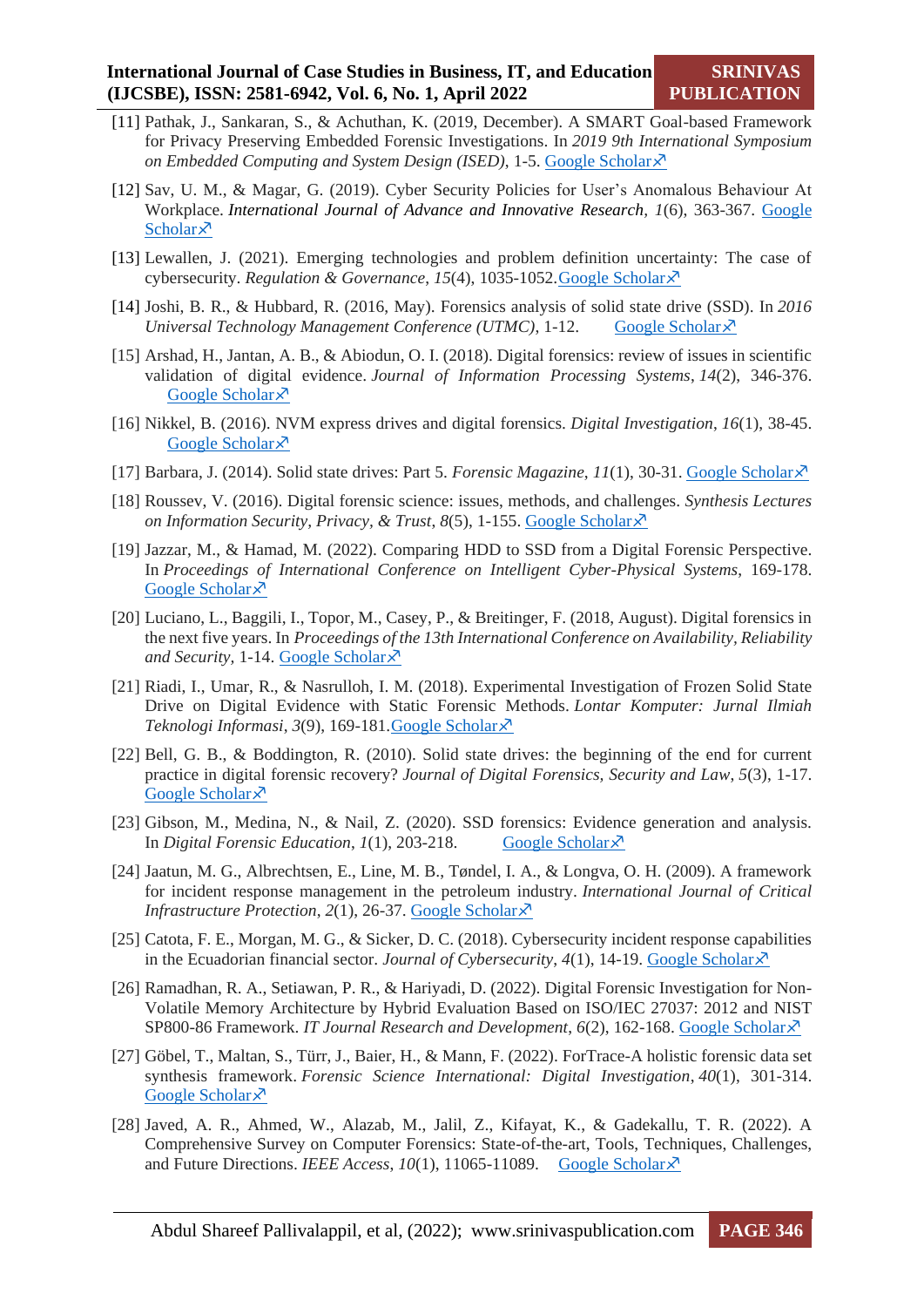- [29] Riadi, I., Sunardi, S., & Fitri, F. T. (2022). Spamming Forensic Analysis Using Network Forensics Development Life Cycle Method. *INTENSIF: Jurnal Ilmiah Penelitian dan Penerapan Teknologi Sistem Informasi*, *6*(1), 108-117. [Google Scholar](https://scholar.google.com/scholar?hl=en&as_sdt=0%2C5&q=Riadi%2C+I.%2C+Sunardi%2C+S.%2C+%26+Fitri%2C+F.+T.+%282022%29.+Spamming+Forensic+Analysis+Using+Network+Forensics+Development+Life+Cycle+Method.+INTENSIF&btnG=) $\lambda$ <sup>7</sup>
- [30] Rachman, H., Sugiantoro, B., & Prayudi, Y. (2021). Forensic storage framework development using composite logic method. *ILKOM Jurnal Ilmiah*, 13(1), 58-66. [Google Scholar](https://scholar.google.com/scholar?hl=en&as_sdt=0%2C5&q=Rachman%2C+H.%2C+Sugiantoro%2C+B.%2C+%26+Prayudi%2C+Y.+%282021%29.+Forensic+storage+framework+development+using+composite+logic+method.+ILKOM+&btnG=) $\lambda$
- [31] Ninahualpa, G., Yugcha, M., Gálvez, C., Guarda, T., Díaz, J., & Piccirilli, D. (2021, March). Carvers Suite–Smart Application for Data Recovery in SSD. In *World Conference on Information Systems and Technologies*, 450-460. [Google Scholar](https://scholar.google.com/scholar?hl=en&as_sdt=0%2C5&q=Ninahualpa%2C+G.%2C+Yugcha%2C+M.%2C+G%C3%A1lvez%2C+C.%2C+Guarda%2C+T.%2C+D%C3%ADaz%2C+J.%2C+%26+Piccirilli%2C+D.+%282021%2C+March%29.+Carvers+Suite%E2%80%93Smart+Application+for+Data+Recovery+in+SSD.+In+World+Conference+on+Information+Systems+and+Technologies&btnG=)  $\times$
- [32] Nnoli, H., Lindskog, D., Zavarsky, P., Aghili, S., & Ruhl, R. (2012, September). The governance of corporate forensics using COBIT, NIST and increased automated forensic approaches. In *2012 International Conference on Privacy, Security, Risk and Trust and 2012 International Confernece on Social Computing*, 734-741. [Google Scholar](https://scholar.google.com/scholar?hl=en&as_sdt=0%2C5&q=Nnoli%2C+H.%2C+Lindskog%2C+D.%2C+Zavarsky%2C+P.%2C+Aghili%2C+S.%2C+%26+Ruhl%2C+R.+%282012%2C+September%29.+The+governance+of+corporate+forensics+using+COBIT%2C+NIST+and+increased+automated+forensic+approaches.+&btnG=) $\lambda$ <sup>7</sup>
- [33] Nordvik, R., Stoykova, R., Franke, K., Axelsson, S., & Toolan, F. (2021). Reliability validation for file system interpretation. *Forensic Science International: Digital Investigation*, *37*(1), 30-41. [Google Scholar](https://scholar.google.com/scholar?hl=en&as_sdt=0%2C5&q=Nordvik%2C+R.%2C+Stoykova%2C+R.%2C+Franke%2C+K.%2C+Axelsson%2C+S.%2C+%26+Toolan%2C+F.+%282021%29.+Reliability+validation+for+file+system+interpretation.+Forensic+Science+International%3A+Digital+Investigation%2C+&btnG=)<sup> $\lambda$ </sup>
- [34] Perumal, S. (2009). Digital forensic model based on Malaysian investigation process. *International Journal of Computer Science and Network Security, 9(8), 38-44. [Google Scholar](https://scholar.google.com/scholar?hl=en&as_sdt=0%2C5&q=Perumal%2C+S.+%282009%29.+Digital+forensic+model+based+on+Malaysian+investigation+process.+International+Journal+of+Computer+Science+and+Network+Security&btnG=)* $\chi$ *<sup>7</sup>*
- [35] Yusoff, Y., Ismail, R., & Hassan, Z. (2011). Common phases of computer forensics investigation models. *AIRCC's International Journal of Computer Science and Information Technology*, *3*(3), 17-31. [Google Scholar](https://scholar.google.com/scholar?hl=en&as_sdt=0%2C5&q=Yusoff%2C+Y.%2C+Ismail%2C+R.%2C+%26+Hassan%2C+Z.+%282011%29.+Common+phases+of+computer+forensics+investigation+models&btnG=) $\lambda$ <sup>7</sup>
- [36] Reith, M., Carr, C., & Gunsch, G. (2002). An examination of digital forensic models. *International Journal of Digital Evidence*, *1*(3), 1-12. [Google Scholar](https://scholar.google.com/scholar?hl=en&as_sdt=0%2C5&q=Reith%2C+M.%2C+Carr%2C+C.%2C+%26+Gunsch%2C+G.+%282002%29.+An+examination+of+digital+forensic+models.+International+Journal+of+Digital+Evidence%2C+&btnG=)  $\times$
- [37] Carrier, B., & Spafford, E. H. (2003). Getting physical with the digital investigation process. *International Journal of digital evidence*,  $2(2)$ , 1-20. [Google Scholar](https://scholar.google.com/scholar?hl=en&as_sdt=0%2C5&q=Carrier%2C+B.%2C+%26+Spafford%2C+E.+H.+%282003%29.+Getting+physical+with+the+digital+investigation+process.+International+Journal+of+digital+evidence&btnG=) $\lambda^2$
- [38] Kyei, K., Zavarsky, P., Lindskog, D., & Ruhl, R. (2012, October). A review and comparative study of digital forensic investigation models. In *International conference on digital forensics and cyber crime*, 314-327. [Google Scholar](https://scholar.google.com/scholar?hl=en&as_sdt=0%2C5&q=Kyei%2C+K.%2C+Zavarsky%2C+P.%2C+Lindskog%2C+D.%2C+%26+Ruhl%2C+R.+%282012%2C+October%29.+A+review+and+comparative+study+of+digital+forensic+investigation+models&btnG=)  $\lambda$ <sup>7</sup>
- [39] Wazid, M., Katal, A., Goudar, R. H., & Rao, S. (2013, April). Hacktivism trends, digital forensic tools and challenges: A survey. In *2013 IEEE Conference on Information & Communication Technologies*, 138-144. [Google Scholar](https://scholar.google.com/scholar?hl=en&as_sdt=0%2C5&q=Wazid%2C+M.%2C+Katal%2C+A.%2C+Goudar%2C+R.+H.%2C+%26+Rao%2C+S.+%282013%2C+April%29.+Hacktivism+trends%2C+digital+forensic+tools+and+challenges&btnG=)
- [40] Pilli, E. S., Joshi, R. C., & Niyogi, R. (2010). Network forensic frameworks: Survey and research challenges. *digital investigation*,  $7(2)$ ,  $14-27$ . [Google Scholar](https://scholar.google.com/scholar?hl=en&as_sdt=0%2C5&q=Pilli%2C+E.+S.%2C+Joshi%2C+R.+C.%2C+%26+Niyogi%2C+R.+%282010%29.+Network+forensic+frameworks%3A+Survey+and+research+challenges.+digital+investigation&btnG=) $\times$
- [41] Halboob, W., Mahmod, R., Udzir, N. I., & Abdullah, M. T. (2015). Privacy levels for computer forensics: toward a more efficient privacy-preserving investigation. *Procedia Computer Science*, *56*(1), 370-375. [Google Scholar](https://scholar.google.com/scholar?hl=en&as_sdt=0%2C5&q=Halboob%2C+W.%2C+Mahmod%2C+R.%2C+Udzir%2C+N.+I.%2C+%26+Abdullah%2C+M.+T.+%282015%29.+Privacy+levels+for+computer+forensics%3A+toward+a+more+efficient+privacy-preserving+investigation&btnG=)  $\lambda$ <sup>7</sup>
- [42] Rogers, M. K., & Seigfried, K. (2004). The future of computer forensics: a needs analysis survey. *Computers & Security*, 23(1), 12-16. [Google Scholar](https://scholar.google.com/scholar?hl=en&as_sdt=0%2C5&q=Rogers%2C+M.+K.%2C+%26+Seigfried%2C+K.+%282004%29.+The+future+of+computer+forensics%3A+a+needs+analysis+survey.+Computers+%26+Security&btnG=) $\chi$ <sup>3</sup>
- [43] Bennett, D. (2012). The challenges facing computer forensics investigators in obtaining information from mobile devices for use in criminal investigations. *Information Security Journal: A Global Perspective*, *21*(3), 159-168. [Google Scholar](https://scholar.google.com/scholar?hl=en&as_sdt=0%2C5&q=Bennett%2C+D.+%282012%29.+The+challenges+facing+computer+forensics+investigators+in+obtaining+information+from+mobile+devices+for+use+in+criminal+investigations&btnG=)
- [44] Yasinsac, A., Erbacher, R. F., Marks, D. G., Pollitt, M. M., & Sommer, P. M. (2003). Computer forensics education. *IEEE Security & Privacy*, *1*(4), 15-23. [Google Scholar](https://scholar.google.com/scholar?hl=en&as_sdt=0%2C5&q=Yasinsac%2C+A.%2C+Erbacher%2C+R.+F.%2C+Marks%2C+D.+G.%2C+Pollitt%2C+M.+M.%2C+%26+Sommer%2C+P.+M.+%282003%29.+Computer+forensics+education.+IEEE+Security+%26+Privacy&btnG=)
- [45] Kumari, N., & Mohapatra, A. K. (2016, March). An insight into digital forensics branches and tools. In *2016 International Conference on Computational Techniques in Information and Communication Technologies (ICCTICT)*, 243-250. [Google Scholar](https://scholar.google.com/scholar?hl=en&as_sdt=0%2C5&q=Kumari%2C+N.%2C+%26+Mohapatra%2C+A.+K.+%282016%2C+March%29.+An+insight+into+digital+forensics+branches+and+tools.+In+2016+International+Conference+on+Computational+Techniques+in+Information+and+Communication+Technologies&btnG=)
- [46] Beebe, N. L., & Clark, J. G. (2005). A hierarchical, objectives-based framework for the digital investigations process. *Digital Investigation*,  $2(2)$ , 147-167. [Google Scholar](https://scholar.google.com/scholar?hl=en&as_sdt=0%2C5&q=Beebe%2C+N.+L.%2C+%26+Clark%2C+J.+G.+%282005%29.+A+hierarchical%2C+objectives-based+framework+for+the+digital+investigations+process.+Digital+Investigation&btnG=) $\lambda$ <sup>7</sup>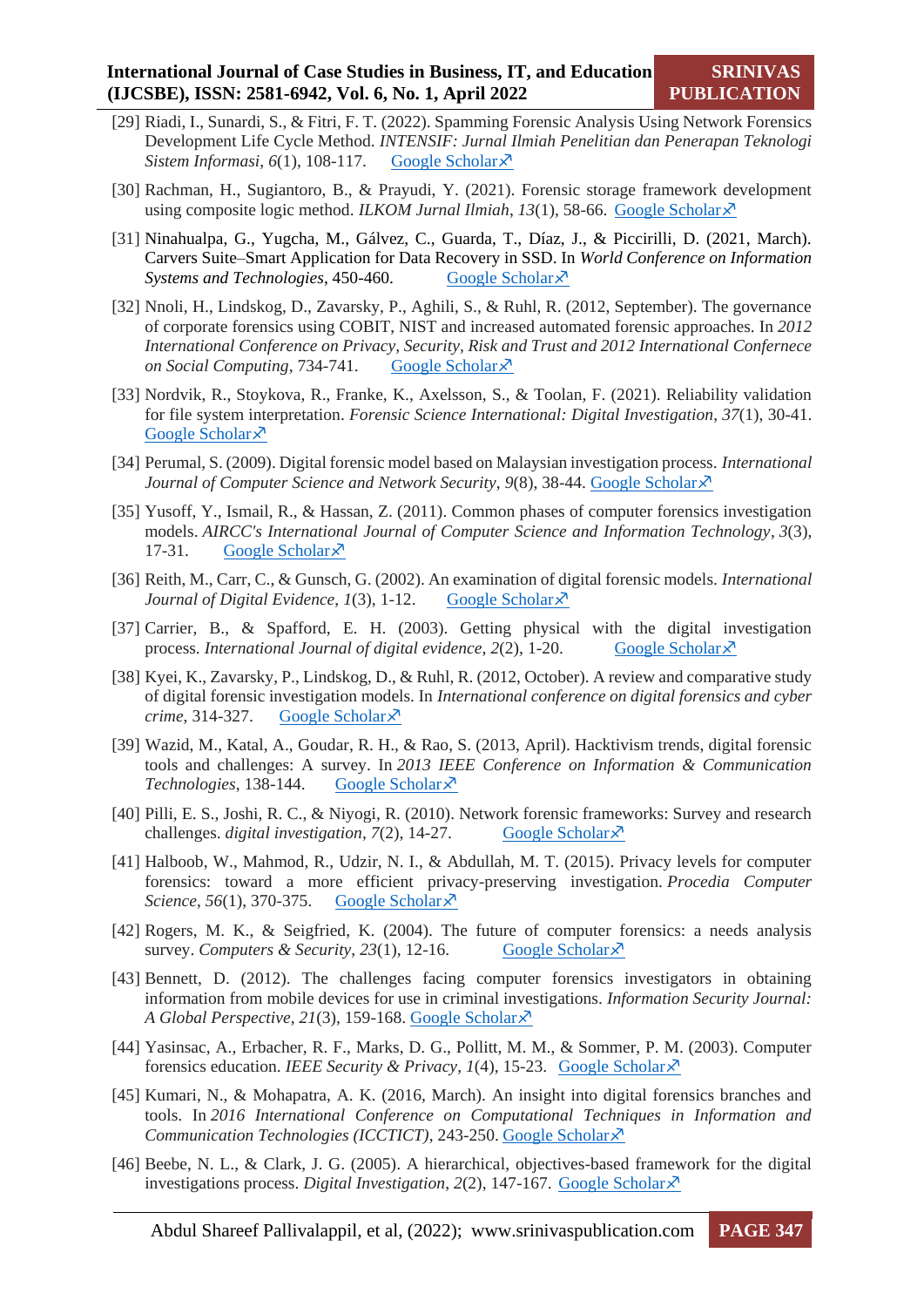- [47] Alzaabi, M., Taha, K., & Martin, T. A. (2015). CISRI: A crime investigation system using the relative importance of information spreaders in networks depicting criminals communications. *IEEE Transactions on Information Forensics and Security*, *10*(10), 2196-2211. [Google Scholar](https://scholar.google.com/scholar?hl=en&as_sdt=0%2C5&q=Alzaabi%2C+M.%2C+Taha%2C+K.%2C+%26+Martin%2C+T.+A.+%282015%29.+CISRI%3A+A+crime+investigation+system+using+the+relative+importance+of+information+spreaders+in+networks+depicting+criminals+communications&btnG=) ×
- [48] Shrivastava, G. (2016, March). Network forensics: Methodical literature review. In *2016 3rd International Conference on Computing for Sustainable Global Development (INDIACom)*, pp. 2203-2208. [Google Scholar](https://scholar.google.com/scholar?hl=en&as_sdt=0%2C5&q=Shrivastava%2C+G.+%282016%2C+March%29.+Network+forensics%3A+Methodical+literature+review.+In+2016+3rd+International+Conference+on+Computing+for+Sustainable+Global+Development+&btnG=) $\bar{x}$
- [49] Vlachopoulos, K., Magkos, E., & Chrissikopoulos, V. (2012). A model for hybrid evidence investigation. *International Journal of Digital Crime and Forensics (IJDCF)*, *4*(4), 47-62. [Google](https://scholar.google.com/scholar?hl=en&as_sdt=0%2C5&q=Vlachopoulos%2C+K.%2C+Magkos%2C+E.%2C+%26+Chrissikopoulos%2C+V.+%282012%29.+A+model+for+hybrid+evidence+investigation.+International+Journal+of+Digital+Crime+and+Forensics+&btnG=)  [Scholar](https://scholar.google.com/scholar?hl=en&as_sdt=0%2C5&q=Vlachopoulos%2C+K.%2C+Magkos%2C+E.%2C+%26+Chrissikopoulos%2C+V.+%282012%29.+A+model+for+hybrid+evidence+investigation.+International+Journal+of+Digital+Crime+and+Forensics+&btnG=) $\lambda$
- [50] Mohite, M. P., & Ardhapurkar, S. B. (2015, April). Design and implementation of a cloud based computer forensic tool. In *2015 Fifth International Conference on Communication Systems and Network Technologies*, 1005-1009. [Google Scholar](https://scholar.google.com/scholar?hl=en&as_sdt=0%2C5&q=Mohite%2C+M.+P.%2C+%26+Ardhapurkar%2C+S.+B.+%282015%2C+April%29.+Design+and+implementation+of+a+cloud+based+computer+forensic+tool.+In+2015+Fifth+International+Conference+on+Communication+&btnG=)
- [51] Yasin, M., & Abulaish, M. (2013). DigLA–A Digsby log analysis tool to identify forensic artifacts. *Digital Investigation*, *9*(4), 222-234. [Google Scholar](https://scholar.google.com/scholar?hl=en&as_sdt=0%2C5&q=Yasin%2C+M.%2C+%26+Abulaish%2C+M.+%282013%29.+DigLA%E2%80%93A+Digsby+log+analysis+tool+to+identify+forensic+artifacts.+Digital+Investigation&btnG=)
- [52] Rogers, M. K., Goldman, J., Mislan, R., Wedge, T., & Debrota, S. (2006). Computer forensics field triage process model. *Journal of Digital Forensics, Security and Law*, *1*(2), 2-7. [Google](https://scholar.google.com/scholar?hl=en&as_sdt=0%2C5&q=Rogers%2C+M.+K.%2C+Goldman%2C+J.%2C+Mislan%2C+R.%2C+Wedge%2C+T.%2C+%26+Debrota%2C+S.+%282006%29.+Computer+forensics+field+triage+process+model.+Journal+of+Digital+Forensics&btnG=)  [Scholar](https://scholar.google.com/scholar?hl=en&as_sdt=0%2C5&q=Rogers%2C+M.+K.%2C+Goldman%2C+J.%2C+Mislan%2C+R.%2C+Wedge%2C+T.%2C+%26+Debrota%2C+S.+%282006%29.+Computer+forensics+field+triage+process+model.+Journal+of+Digital+Forensics&btnG=) $\lambda$
- [53] Nicholson, A., Watson, T., Norris, P., Duffy, A., & Isbell, R. (2012, July). A taxonomy of technical attribution techniques for cyber-attacks. In *European conference on information warfare and security*, 1-8. [Google Scholar](https://scholar.google.com/scholar?hl=en&as_sdt=0%2C5&q=Nicholson%2C+A.%2C+Watson%2C+T.%2C+Norris%2C+P.%2C+Duffy%2C+A.%2C+%26+Isbell%2C+R.+%282012%2C+July%29.+A+taxonomy+of+technical+attribution+techniques+for+cyber+attacks&btnG=)
- [54] Cohen, M. I., Bilby, D., & Caronni, G. (2011). Distributed forensics and incident response in the enterprise. *digital investigation*, 8(1), 101-110. [Google Scholar](https://scholar.google.com/scholar?hl=en&as_sdt=0%2C5&q=Cohen%2C+M.+I.%2C+Bilby%2C+D.%2C+%26+Caronni%2C+G.+%282011%29.+Distributed+forensics+and+incident+response+in+the+enterprise.+digital+investigation&btnG=) $\lambda$ <sup>7</sup>
- [55] Vömel, S., & Freiling, F. C. (2011). A survey of main memory acquisition and analysis techniques for the windows operating system. *Digital Investigation*,  $8(1)$ ,  $3-22$ . [Google Scholar](https://scholar.google.com/scholar?hl=en&as_sdt=0%2C5&q=V%C3%B6mel%2C+S.%2C+%26+Freiling%2C+F.+C.+%282011%29.+A+survey+of+main+memory+acquisition+and+analysis+techniques+for+the+windows+operating+system&btnG=)  $\overline{X}$
- [56] Shosha, A. F., Tobin, L., & Gladyshev, P. (2013, May). Digital forensic reconstruction of a program action. In *2013 IEEE Security and Privacy Workshops*, 119-122. [Google Scholar](https://scholar.google.com/scholar?hl=en&as_sdt=0%2C5&q=Shosha%2C+A.+F.%2C+Tobin%2C+L.%2C+%26+Gladyshev%2C+P.+%282013%2C+May%29.+Digital+forensic+reconstruction+of+a+program+action.+In+2013+IEEE+Security+and+Privacy+Workshops&btnG=)
- [57] Latzo, T., Palutke, R., & Freiling, F. (2019). A universal taxonomy and survey of forensic memory acquisition techniques. *Digital Investigation*, 28(1), 56-69. [Google Scholar](https://scholar.google.com/scholar?hl=en&as_sdt=0%2C5&q=Latzo%2C+T.%2C+Palutke%2C+R.%2C+%26+Freiling%2C+F.+%282019%29.+A+universal+taxonomy+and+survey+of+forensic+memory+acquisition+techniques.+Digital+Investigation&btnG=) $\chi$ <sup>3</sup>
- [58] Marturana, F., Me, G., Berte, R., & Tacconi, S. (2011, November). A quantitative approach to triaging in mobile forensics. In *2011IEEE 10th International Conference on Trust, Security and Privacy in Computing and Communications*, 582-588. [Google Scholar](https://scholar.google.com/scholar?hl=en&as_sdt=0%2C5&q=Marturana%2C+F.%2C+Me%2C+G.%2C+Berte%2C+R.%2C+%26+Tacconi%2C+S.+%282011%2C+November%29.+A+quantitative+approach+to+triaging+in+mobile+forensics.&btnG=) $\times$
- [59] Luoma, V. M. (2006). Computer forensics and electronic discovery: The new management challenge. *Computers & Security*, *25*(2), 91-96. [Google Scholar](https://scholar.google.com/scholar?hl=en&as_sdt=0%2C5&q=Luoma%2C+V.+M.+%282006%29.+Computer+forensics+and+electronic+discovery%3A+The+new+management+challenge.+Computers+%26+Security&btnG=)
- [60] Dahbur, K., & Mohammad, B. (2013). Toward understanding the challenges and countermeasures in computer anti-forensics. In *Cloud Computing Advancements in Design, Implementation, and Technologies*, 176-189. [Google Scholar](https://scholar.google.com/scholar?hl=en&as_sdt=0%2C5&q=Dahbur%2C+K.%2C+%26+Mohammad%2C+B.+%282013%29.+Toward+understanding+the+challenges+and+countermeasures+in+computer+anti-forensics&btnG=)
- [61] Law, F. Y., Chan, P. P., Yiu, S. M., Chow, K. P., Kwan, M. Y., Hayson, K. S., & Lai, P. K. (2011, May). Protecting digital data privacy in computer forensic examination. In *2011 Sixth IEEE International Workshop on Systematic Approaches to Digital Forensic Engineering*, 1-6. [Google](https://scholar.google.com/scholar?hl=en&as_sdt=0%2C5&q=Law%2C+F.+Y.%2C+Chan%2C+P.+P.%2C+Yiu%2C+S.+M.%2C+Chow%2C+K.+P.%2C+Kwan%2C+M.+Y.%2C+Hayson%2C+K.+S.%2C+%26+Lai%2C+P.+K.+%282011%2C+May%29.+Protecting+digital+data+privacy+in+computer+forensic+examination&btnG=)   $Scholar\lambda$  $Scholar\lambda$
- [62] Reddy, K., & Venter, H. (2009, January). A forensic framework for handling information privacy incidents. In *IFIP International Conference on Digital Forensics*, 143-155. [Google Scholar](https://scholar.google.com/scholar?hl=en&as_sdt=0%2C5&q=Reddy%2C+K.%2C+%26+Venter%2C+H.+%282009%2C+January%29.+A+forensic+framework+for+handling+information+privacy+incidents.+In+IFIP+International+Conference+on+Digital+Forensics&btnG=) $\lambda$ <sup>5</sup>
- [63] Rekhis, S., & Boudriga, N. (2011). A system for formal digital forensic investigation aware of antiforensic attacks. *IEEE transactions on information forensics and security*, *7*(2), 635-650. [Google](https://scholar.google.com/scholar?hl=en&as_sdt=0%2C5&q=Rekhis%2C+S.%2C+%26+Boudriga%2C+N.+%282011%29.+A+system+for+formal+digital+forensic+investigation+aware+of+anti-forensic+attacks.+IEEE+transactions+on+information+forensics+and+security&btnG=)  [Scholar](https://scholar.google.com/scholar?hl=en&as_sdt=0%2C5&q=Rekhis%2C+S.%2C+%26+Boudriga%2C+N.+%282011%29.+A+system+for+formal+digital+forensic+investigation+aware+of+anti-forensic+attacks.+IEEE+transactions+on+information+forensics+and+security&btnG=)<sup> $\lambda$ </sup>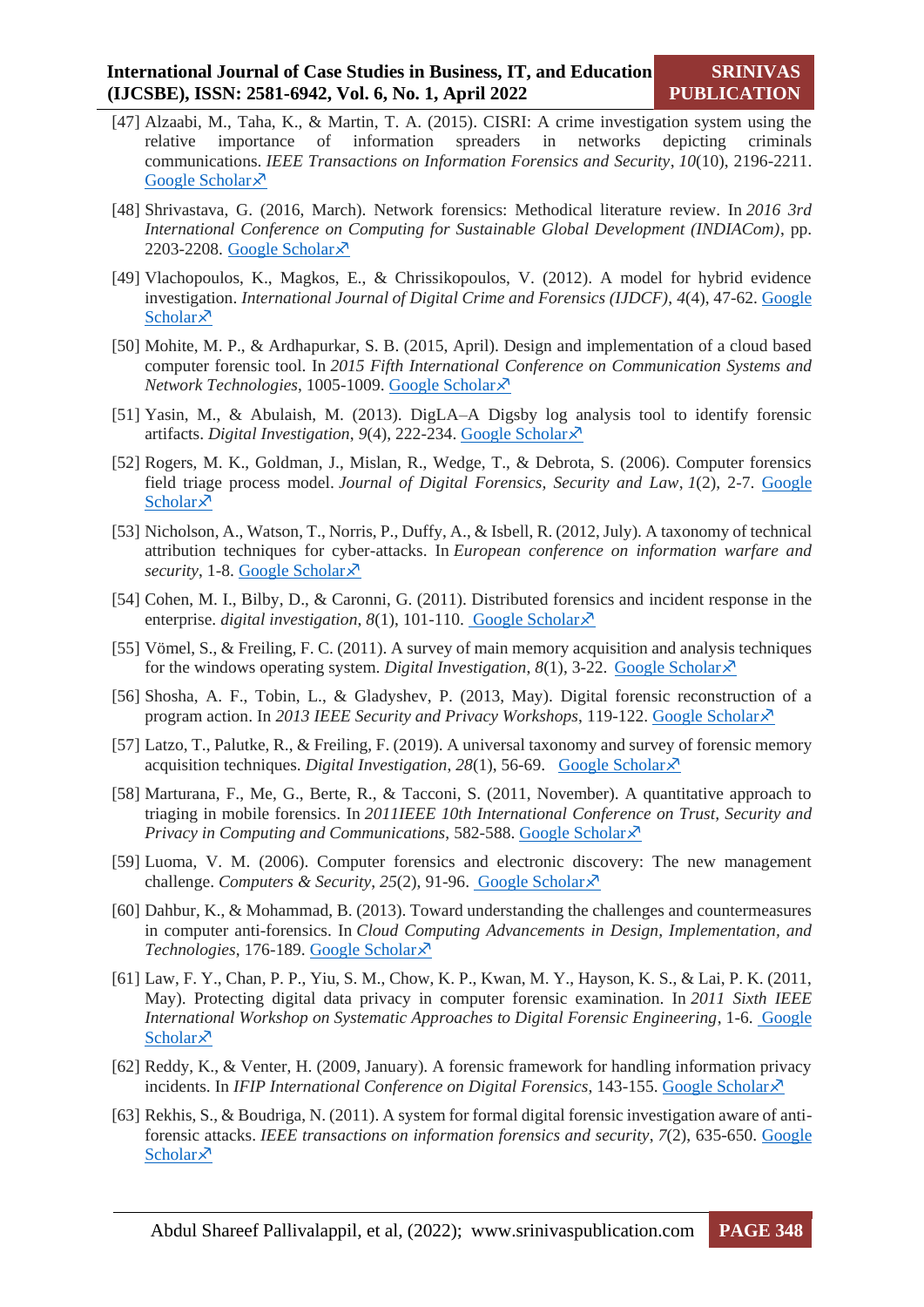- [64] Liu, Y., Jiang, L., Liu, T., & Zhang, Y. (2021, April). Image Electronic Evidence Screening Based on Improved SSD. In *2021 6th International Conference on Intelligent Computing and Signal Processing (ICSP)*, 674-680. [Google Scholar](https://scholar.google.com/scholar?hl=en&as_sdt=0%2C5&q=Liu%2C+Y.%2C+Jiang%2C+L.%2C+Liu%2C+T.%2C+%26+Zhang%2C+Y.+%282021%2C+April%29.+Image+Electronic+Evidence+Screening+Based+on+Improved+SSD.+In+2021+6th+International+Conference+on+Intelligent+Computing+and+Signal+Processing&btnG=) $\lambda$ <sup>7</sup>
- [65] Alhasan, H., Chen, Y. C., & Ho, C. C. (2021, July). RVO: Unleashing SSD's Parallelism by Harnessing the Unused Power. In *2021 IEEE/ACM International Symposium on Low Power Electronics and Design (ISLPED)*, 1-6. [Google Scholar](https://scholar.google.com/scholar?hl=en&as_sdt=0%2C5&q=Alhasan%2C+H.%2C+Chen%2C+Y.+C.%2C+%26+Ho%2C+C.+C.+%282021%2C+July%29.+RVO%3A+Unleashing+SSD%E2%80%99s+Parallelism+by+Harnessing+the+Unused+Power.+In+2021+IEEE%2FACM+International+Symposium+on+Low+Power+Electronics+and+Design+%28ISLPED&btnG=)
- [66] Spring, J. M., & Illari, P. (2021). Review of human decision-making during computer security incident analysis. *Digital Threats: Research and Practice*,  $2(2)$ , 1-47. [Google Scholar](https://scholar.google.com/scholar?hl=en&as_sdt=0%2C5&q=Spring%2C+J.+M.%2C+%26+Illari%2C+P.+%282021%29.+Review+of+human+decision-making+during+computer+security+incident+analysis.+Digital+Threats%3A+Research+and+Practice%2C+2%282%29%2C+1-47.&btnG=) $\lambda$ <sup>5</sup>
- [67] Ajijola, A., Zavarsky, P., & Ruhl, R. (2014, December). A review and comparative evaluation of forensics guidelines of NIST SP 800-101 Rev. 1: 2014 and ISO/IEC 27037: 2012. In *World Congress on Internet Security (WorldCIS-2014)*, 66-73. [Google Scholar](https://scholar.google.com/scholar?hl=en&as_sdt=0%2C5&q=Ajijola%2C+A.%2C+Zavarsky%2C+P.%2C+%26+Ruhl%2C+R.+%282014%2C+December%29.+A+review+and+comparative+evaluation+of+forensics+guidelines+of+NIST+SP+800-101+Rev.+1%3A+2014+and+ISO%2FIEC+27037%3A+2012.+In+World+Congress+on+Internet+Security+%28WorldCIS-2014%29+%28pp.+66-73%29.+IEEE.&btnG=)
- [68] Johnson, L. R. (2014). Forensics process. *Computer Incident Response and Forensics Team Management, 37(1), 97-106. [Google Scholar](https://scholar.google.com/scholar?hl=en&as_sdt=0%2C5&q=Johnson%2C+L.+R.+%282014%29.+Forensics+process.+Computer+Incident+Response+and+Forensics+Team+Management&btnG=)* $\lambda$
- [69] Reddy, N. (2019). *Solid state device (SSD) forensics in Practical Cyber Forensics:* Berkeley: Apress, 379-400. [Google Scholar](https://scholar.google.com/scholar?hl=en&as_sdt=0%2C5&q=Reddy%2C+N.+%282019%29.+Solid+state+device+%28SSD%29+forensics.+In+Practical+Cyber+Forensics+%28pp.+379-400%29.+Apress%2C+Berkeley%2C+CA.&btnG=)  $\lambda$
- [70] Sliwa, C. (2018, February 13). What is SSD trim? definition from whatis.com. SearchStorage. Retrieved on April 16, 2022, from<https://www.techtarget.com/searchstorage/definition/TRIM>
- [71] Tokar, L. (2022). Garbage Collection and TRIM in SSDs Explained An SSD Primer The SSD Review. The SSD Review. Retrieved on 16 April 2022, fro[m https://www.thessdreview.com/daily](https://www.thessdreview.com/daily-news/latest-buzz/garbage-collection-and-trim-in-ssds-explained-an-ssd-primer/)[news/latest-buzz/garbage-collection-and-trim-in-ssds-explained-an-ssd-primer/.](https://www.thessdreview.com/daily-news/latest-buzz/garbage-collection-and-trim-in-ssds-explained-an-ssd-primer/)
- [72] Benusa, A., Jeganathan, S., & Schmidt, M. (2016). Forensic Analysis Challenges: Shifting from Hdd to Ssd Storage. *Journal Of Information System Security*, *12*(3), 131-149. [Google Scholar](https://scholar.google.com/scholar?hl=en&as_sdt=0%2C5&q=Benusa%2C+A.%2C+Jeganathan%2C+S.%2C+%26+Schmidt%2C+M.+%282016%29.+FORENSIC+ANALYSIS+CHALLENGES%3A+SHIFTING+FROM+HDD+TO+SSD+STORAGE.+Journal+of+Information+System+Security%2C+12%283%29.&btnG=)
- [73] Focus, F. (2022). Recovering Evidence from SSD Drives in 2014: Understanding TRIM, Garbage Collection and Exclusions - Forensic Focus. Forensic Focus. Retrieved on 16 April 2022, from [https://www.forensicfocus.com/articles/recovering-evidence-from-ssd-drives-in-2014](https://www.forensicfocus.com/articles/recovering-evidence-from-ssd-drives-in-2014-understanding-trim-garbage-collection-and-exclusions/) [understanding-trim-garbage-collection-and-exclusions/.](https://www.forensicfocus.com/articles/recovering-evidence-from-ssd-drives-in-2014-understanding-trim-garbage-collection-and-exclusions/)
- [74] Fernando, V. (2021, April). Cyber forensics tools: A review on mechanism and emerging challenges. In *2021 11th IFIP International Conference on New Technologies, Mobility and Security (NTMS)*, 1-7. [Google Scholar](https://scholar.google.com/scholar?hl=en&as_sdt=0%2C5&q=Fernando%2C+V.+%282021%2C+April%29.+Cyber+forensics+tools%3A+A+review+on+mechanism+and+emerging+challenges.+In+2021+11th+IFIP+International+Conference+on+New+Technologies%2C+Mobility+and+Security+%28NTMS%29+%28pp.+1-7%29.+IEEE.&btnG=) $\chi$ <sup>7</sup>
- [75] Aldaej, A., Ahamad, M. G., & Uddin, M. Y. (2017, March). Solid state drive data recovery in open-source environment. In *2017 2nd International Conference on Anti-Cyber Crimes (ICACC)*, 228-231. [Google Scholar](https://scholar.google.com/scholar?hl=en&as_sdt=0%2C5&q=Aldaej%2C+A.%2C+Ahamad%2C+M.+G.%2C+%26+Uddin%2C+M.+Y.+%282017%2C+March%29.+Solid+state+drive+data+recovery+in+open+source+environment.+In+2017+2nd+International+Conference+on+Anti-Cyber+Crimes+%28ICACC%29+%28pp.+228-231%29.+IEEE.&btnG=) $\overline{x}$
- [76] What Is A Cybersecurity Framework And Why Is It Important For Your Organization? Secure Sense. Secure Sense. (2022). Retrieved on 16 April 2022, from [https://securesense.ca/what](https://securesense.ca/what-cybersecurity-framework-important-your-organization/)[cybersecurity-framework-important-your-organization/.](https://securesense.ca/what-cybersecurity-framework-important-your-organization/)
- [77] Cybersecurity Frameworks Around the World MSSP Alert. MSSP Alert. (2022). Retrieved on 16 April 2022, from [https://www.msspalert.com/cybersecurity-news/cybersecurity-frameworks](https://www.msspalert.com/cybersecurity-news/cybersecurity-frameworks-around-the-world/)[around-the-world/.](https://www.msspalert.com/cybersecurity-news/cybersecurity-frameworks-around-the-world/)
- [78] Cybersecurity Frameworks; The Complete Guide (2022). Retrieved on 16 April 2022, from [https://preyproject.com/blog/en/cybersecurity-frameworks-101/.](https://preyproject.com/blog/en/cybersecurity-frameworks-101/)
- [79] Aithal, P. S. (2016). Study on ABCD analysis technique for business models, business strategies, operating concepts & business systems. *International Journal in Management and Social Science*,  $4(1)$ , 95-115. [Google Scholar](https://scholar.google.com/scholar?hl=en&as_sdt=0%2C5&q=Aithal%2C+P.+S.+%282016%29.+Study+on+ABCD+analysis+technique+for+business+models%2C+business+strategies%2C+operating+concepts+%26+business+systems.+International+Journal+in+Management+and+Social+Science%2C+4%281%29%2C+95-115.&btnG=) $\chi$ <sup>3</sup>
- [80] When Will Security Frameworks Catch Up With the New Cybersecurity Normal?. Dark Reading. (2022). Retrieved on 16 April 2022, from [https://www.darkreading.com/endpoint/when-will](https://www.darkreading.com/endpoint/when-will-security-frameworks-catch-up-with-the-new-cybersecurity-normal-)[security-frameworks-catch-up-with-the-new-cybersecurity-normal-.](https://www.darkreading.com/endpoint/when-will-security-frameworks-catch-up-with-the-new-cybersecurity-normal-)